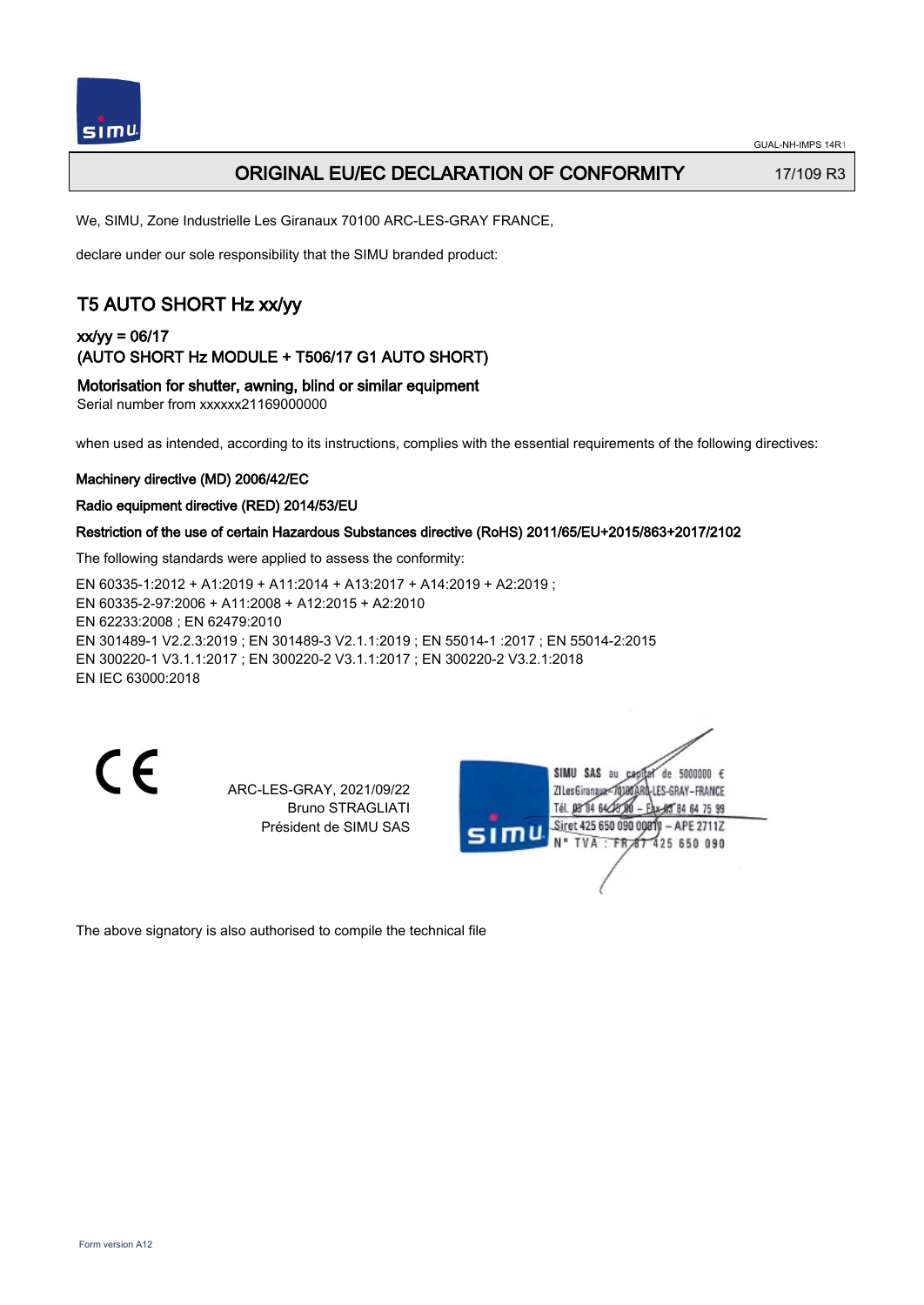



## ORIGINAL EU/EC DECLARATION OF CONFORMITY DECLARATION EU/CE DE CONFORMITE ORIGINALE

17/109 R3

We, SIMU, Zone Industrielle Les Giranaux 70100 ARC-LES-GRAY FRANCE, Nous,

declare under our sole responsibility that the SIMU branded product: declarons sous notre seule responsabilité que le produit de marque SIMU

# T5 AUTO SHORT Hz xx/yy

## xx/yy = 06/17 (AUTO SHORT Hz MODULE + T506/17 G1 AUTO SHORT)

Motorisation for shutter, awning, blind or similar equipment

Motorisation de volet, store, rideau ou équipement similaire

Serial number from xxxxxx21169000000 Numéro de série à partir de

when used as intended, according to its instructions, complies with the essential requirements of the following directives: utilisé, selon l'usage prévu, comme décrit dans son manuel d'utilisation, est conforme aux exigences essentielles des directives suivantes

#### Machinery directive (MD) 2006/42/EC

Directive Machine 2006/42/EC

#### Radio equipment directive (RED) 2014/53/EU

Directive sur les équipements radio 2014/53/EU

### Restriction of the use of certain Hazardous Substances directive (RoHS) 2011/65/EU+2015/863+2017/2102

Directive RoHS 2011/65/EU+2015/863+2017/2102

The following standards were applied to assess the conformity: Les normes de référence suivantes ont été appliquées pour évaluer la conformité

EN 60335‑1:2012 + A1:2019 + A11:2014 + A13:2017 + A14:2019 + A2:2019 ; EN 60335‑2‑97:2006 + A11:2008 + A12:2015 + A2:2010 EN 62233:2008 ; EN 62479:2010 EN 301489‑1 V2.2.3:2019 ; EN 301489‑3 V2.1.1:2019 ; EN 55014‑1 :2017 ; EN 55014‑2:2015 EN 300220‑1 V3.1.1:2017 ; EN 300220‑2 V3.1.1:2017 ; EN 300220‑2 V3.2.1:2018 EN IEC 63000:2018

C F

ARC-LES-GRAY, 2021/09/22 Bruno STRAGLIATI Président de SIMU SAS

de 5000000  $\epsilon$ SIMU SAS au ZI Les Giranaux<sup>2</sup> ES-GRAY-FRANCE Tél. 08 84 64 2 64 75 99 Siret 425 650 090 00811  $-$  APF 27117 125 650 090

The above signatory is also authorised to compile the technical file

La personne signataire ci-dessus est aussi celle autorisée à constituer le dossier technique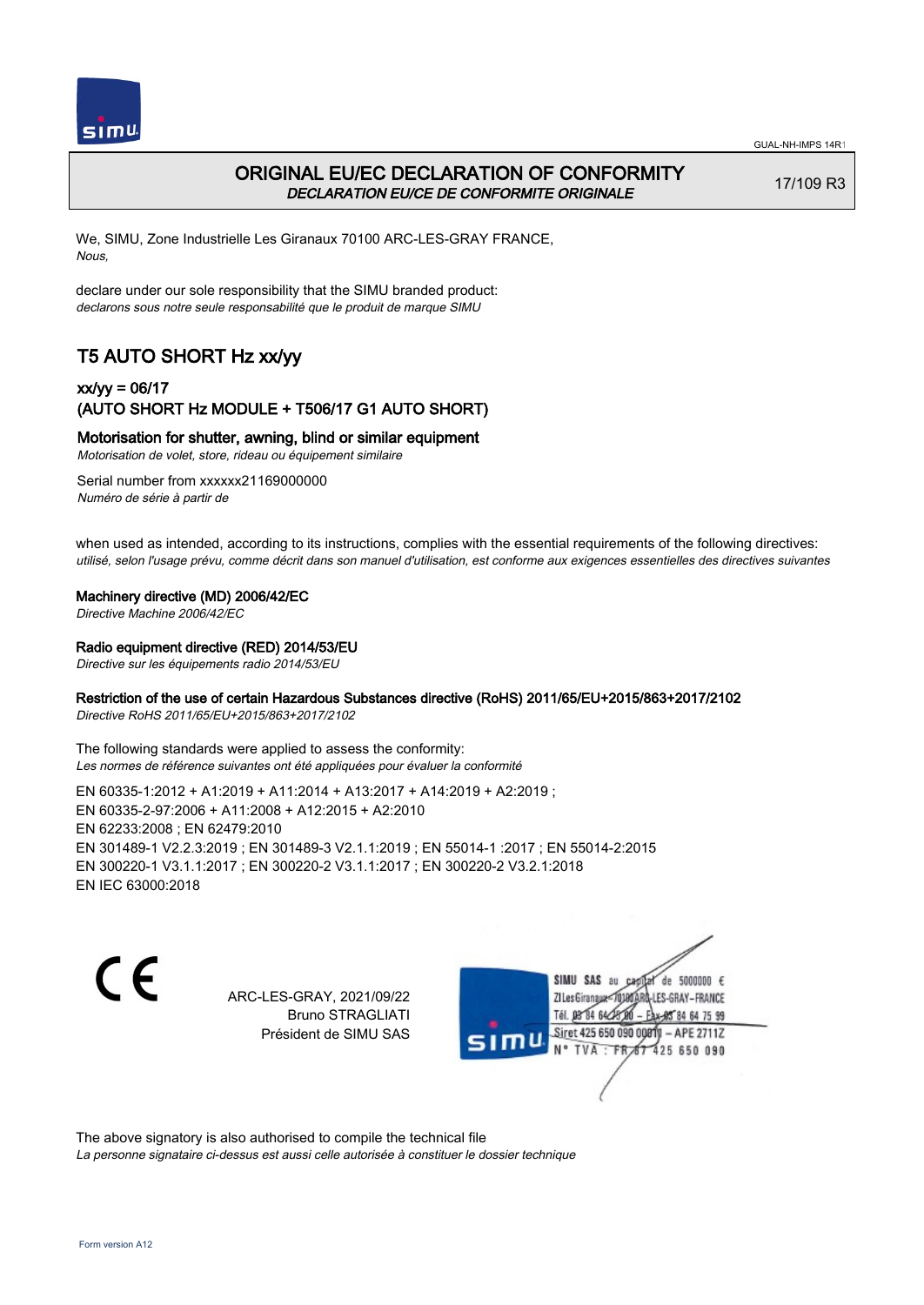



## ORIGINAL EU/EC DECLARATION OF CONFORMITY ORIGINAL EU/EG-KONFORMITÄTSERKLÄRUNG

17/109 R3

We, SIMU, Zone Industrielle Les Giranaux 70100 ARC-LES-GRAY FRANCE, Wir,

declare under our sole responsibility that the SIMU branded product: erklären unter unserer alleinigen Verantwortung, dass das mit der Marke SIMU versehene Produkt

# T5 AUTO SHORT Hz xx/yy

## xx/yy = 06/17 (AUTO SHORT Hz MODULE + T506/17 G1 AUTO SHORT)

## Motorisation for shutter, awning, blind or similar equipment

Motorisierung für Abschlüsse or ähnliche Ausrüstung

Serial number from xxxxxx21169000000 Seriennummer ab

when used as intended, according to its instructions, complies with the essential requirements of the following directives: den einschlägigen Bestimmungen der folgenden Richtlinien entspricht, wenn es nach den Anweisungen des Herstellers bestimmungsgemäß verwendet wird

#### Machinery directive (MD) 2006/42/EC

Maschinenrichtlinie 2006/42/EC

#### Radio equipment directive (RED) 2014/53/EU

Funkanlagen-Richtlinie 2014/53/EU

#### Restriction of the use of certain Hazardous Substances directive (RoHS) 2011/65/EU+2015/863+2017/2102

RoHS-Richtlinie 2011/65/EU+2015/863+2017/2102

The following standards were applied to assess the conformity: Die Konformität wird durch die Einhaltung folgender Normen nachgewiesen

EN 60335‑1:2012 + A1:2019 + A11:2014 + A13:2017 + A14:2019 + A2:2019 ; EN 60335‑2‑97:2006 + A11:2008 + A12:2015 + A2:2010 EN 62233:2008 ; EN 62479:2010 EN 301489‑1 V2.2.3:2019 ; EN 301489‑3 V2.1.1:2019 ; EN 55014‑1 :2017 ; EN 55014‑2:2015 EN 300220‑1 V3.1.1:2017 ; EN 300220‑2 V3.1.1:2017 ; EN 300220‑2 V3.2.1:2018 EN IEC 63000:2018

(F

ARC-LES-GRAY, 2021/09/22 Bruno STRAGLIATI Président de SIMU SAS

de 5000000 € SIMU SAS au ZI Les Giranauxe LES-GRAY-FRANCE Tél. 08 84 64 24 95 84 64 75 99 Siret 425 650 090 00811 - APE 2711Z  $TVA$ : FRAT 425 650 090

The above signatory is also authorised to compile the technical file

Die oben genannte Person ist auch bevollmächtigt, die relevanten technischen Unterlagen zusammenzustellen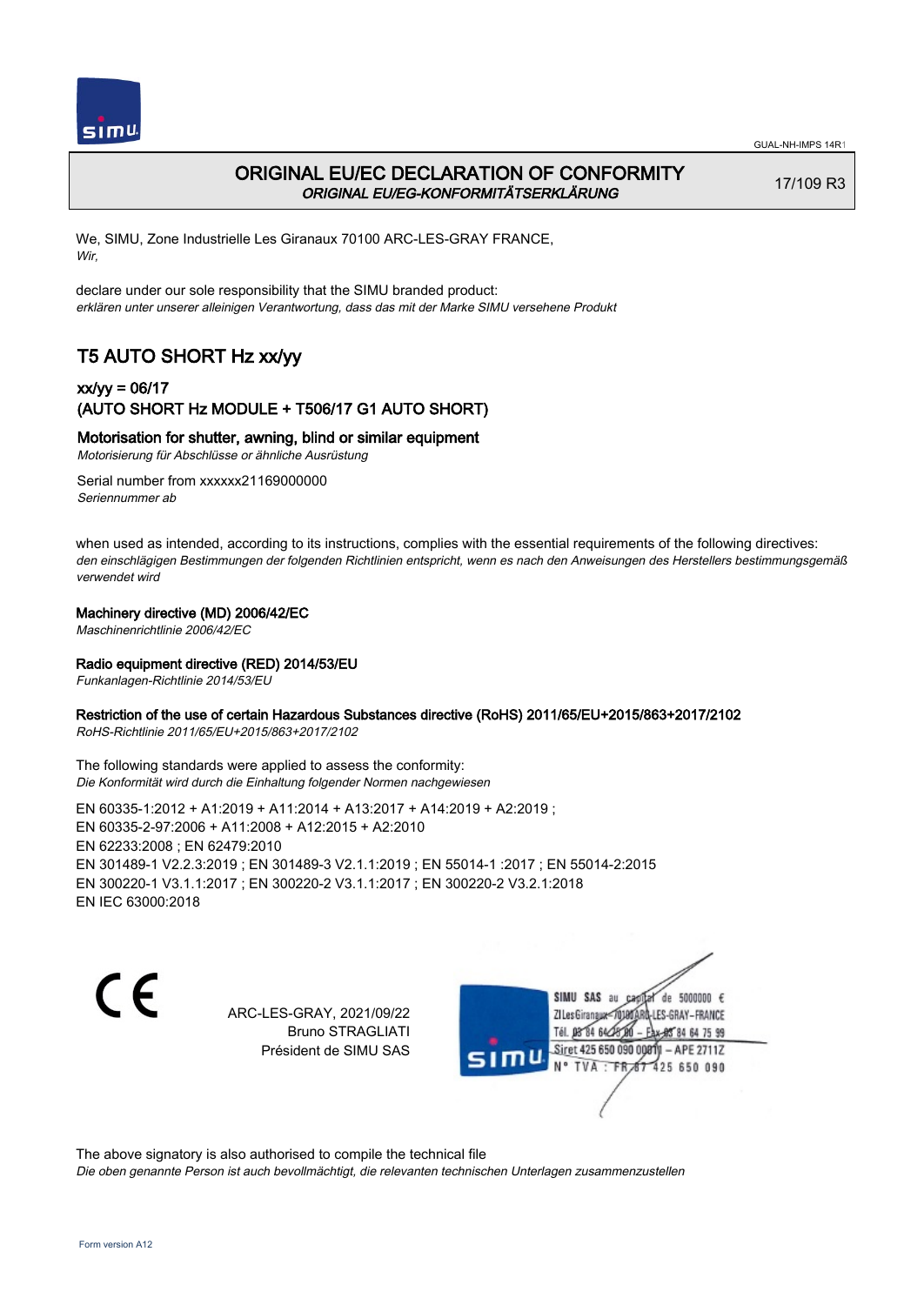



## ORIGINAL EU/EC DECLARATION OF CONFORMITY DECLARACIÓN UE/CE DE CONFORMIDAD ORIGINAL

17/109 R3

We, SIMU, Zone Industrielle Les Giranaux 70100 ARC-LES-GRAY FRANCE, Nosotros,

declare under our sole responsibility that the SIMU branded product: declaramos bajo nuestra única responsabilidad, que los productos de la marca SIMU

# T5 AUTO SHORT Hz xx/yy

## xx/yy = 06/17 (AUTO SHORT Hz MODULE + T506/17 G1 AUTO SHORT)

## Motorisation for shutter, awning, blind or similar equipment

Motorización de persiana, toldo, cortina o equipos similares

Serial number from xxxxxx21169000000 número de serie a partir de

when used as intended, according to its instructions, complies with the essential requirements of the following directives: cuando se utilizan según el uso previsto, de conformidad con sus instrucciones, cumplen con los requisitos esenciales de las siguientes directivas

#### Machinery directive (MD) 2006/42/EC

Directiva "Máquinas" 2006/42/EC

#### Radio equipment directive (RED) 2014/53/EU

Directiva equipos radioeléctricos 2014/53/EU

#### Restriction of the use of certain Hazardous Substances directive (RoHS) 2011/65/EU+2015/863+2017/2102

Directiva RoHS 2011/65/EU+2015/863+2017/2102

The following standards were applied to assess the conformity: Las siguientes normas de referencia han sido aplicadas para evaluar la conformidad

EN 60335‑1:2012 + A1:2019 + A11:2014 + A13:2017 + A14:2019 + A2:2019 ; EN 60335‑2‑97:2006 + A11:2008 + A12:2015 + A2:2010 EN 62233:2008 ; EN 62479:2010 EN 301489‑1 V2.2.3:2019 ; EN 301489‑3 V2.1.1:2019 ; EN 55014‑1 :2017 ; EN 55014‑2:2015 EN 300220‑1 V3.1.1:2017 ; EN 300220‑2 V3.1.1:2017 ; EN 300220‑2 V3.2.1:2018 EN IEC 63000:2018

C F

ARC-LES-GRAY, 2021/09/22 Bruno STRAGLIATI Président de SIMU SAS

de 5000000  $\epsilon$ SIMU SAS au ZI Les Giranaux< LES-GRAY-FRANCE Tél. 08 84 64 24 95 84 64 75 99 Siret 425 650 090 00811 - APE 2711Z TVA: FR 67 425 650 090

The above signatory is also authorised to compile the technical file el firmante, anteriormente mencionado tambien esta facultado para elaborar el expediente tecnico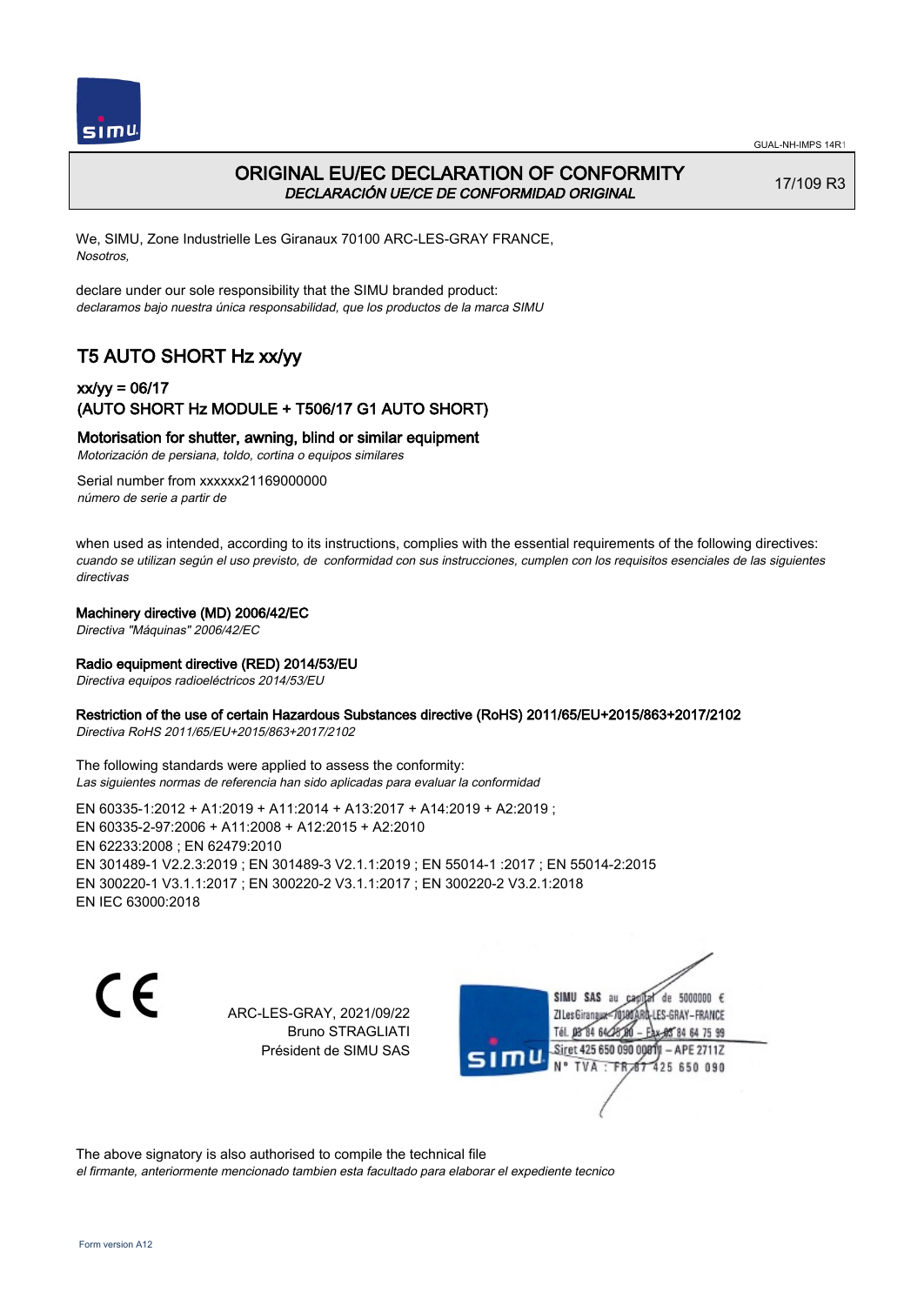

# ORIGINAL EU/EC DECLARATION OF CONFORMITY DICHIARAZIONE DI CONFORMITÀ UE/CE ORIGINALE

17/109 R3

We, SIMU, Zone Industrielle Les Giranaux 70100 ARC-LES-GRAY FRANCE, Noi,

declare under our sole responsibility that the SIMU branded product: dichiariamo sotto la nostra esclusiva responsabilità che l'appareccho di marca SIMU

# T5 AUTO SHORT Hz xx/yy

## xx/yy = 06/17 (AUTO SHORT Hz MODULE + T506/17 G1 AUTO SHORT)

#### Motorisation for shutter, awning, blind or similar equipment

Motorizzazione di tapparella, persiana, tenda o apparecchiatura similare

Serial number from xxxxxx21169000000 Numero di serie a partire da

when used as intended, according to its instructions, complies with the essential requirements of the following directives: se utilizzato secondo l'uso previsto, come descritto nel suo manuale d'istruzioni, è conforme ai requisiti essenziali delle seguenti Direttive

#### Machinery directive (MD) 2006/42/EC

Direttiva Macchine 2006/42/EC

#### Radio equipment directive (RED) 2014/53/EU

Direttiva apparecchiature radio 2014/53/EU

## Restriction of the use of certain Hazardous Substances directive (RoHS) 2011/65/EU+2015/863+2017/2102

Direttiva RoHS 2011/65/EU+2015/863+2017/2102

The following standards were applied to assess the conformity: I seguenti standard di riferimento sono stati applicati per ottenere la conformità

EN 60335‑1:2012 + A1:2019 + A11:2014 + A13:2017 + A14:2019 + A2:2019 ; EN 60335‑2‑97:2006 + A11:2008 + A12:2015 + A2:2010 EN 62233:2008 ; EN 62479:2010 EN 301489‑1 V2.2.3:2019 ; EN 301489‑3 V2.1.1:2019 ; EN 55014‑1 :2017 ; EN 55014‑2:2015 EN 300220‑1 V3.1.1:2017 ; EN 300220‑2 V3.1.1:2017 ; EN 300220‑2 V3.2.1:2018 EN IEC 63000:2018

C F

ARC-LES-GRAY, 2021/09/22 Bruno STRAGLIATI Président de SIMU SAS

de 5000000  $\epsilon$ SIMU SAS au ZI Les Giranaux< ES-GRAY-FRANCE Tél. 08 84 64 2 64 75 99 Siret 425 650 090 00811  $-$  APF 27117 125 650 090

The above signatory is also authorised to compile the technical file Il firmatario è inoltre autorizzato a costituire il fascicolo tecnico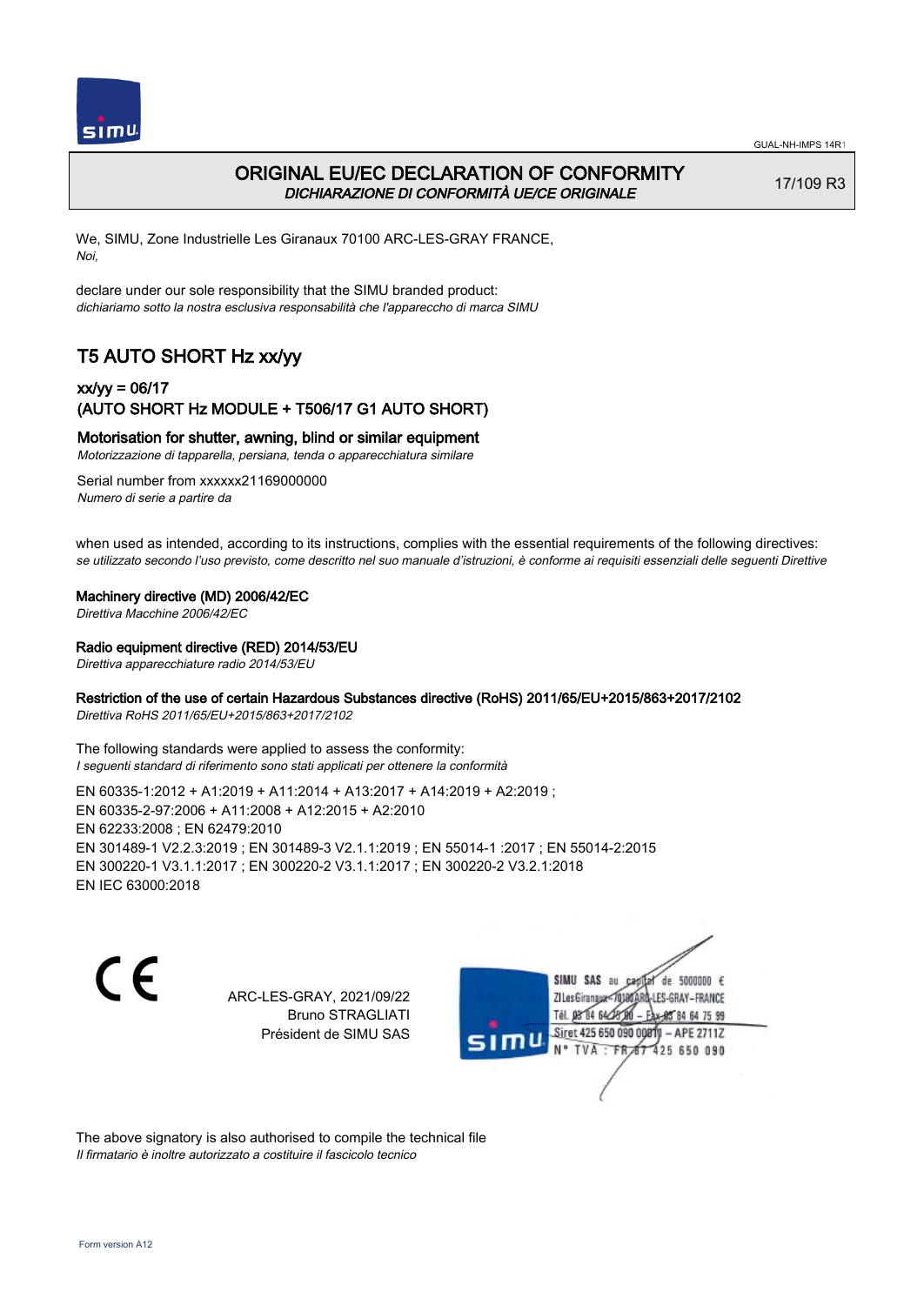



# ORIGINAL EU/EC DECLARATION OF CONFORMITY ОРИГИНАЛНА EU/EC ДЕКЛАРАЦИЯ ЗА СЪОТВЕТСТВИЕ

17/109 R3

We, SIMU, Zone Industrielle Les Giranaux 70100 ARC-LES-GRAY FRANCE, Ние,

declare under our sole responsibility that the SIMU branded product: декларираме на своя лична отговорност, че продукт с търговска марка SIMU

# T5 AUTO SHORT Hz xx/yy

## xx/yy = 06/17 (AUTO SHORT Hz MODULE + T506/17 G1 AUTO SHORT)

#### Motorisation for shutter, awning, blind or similar equipment

Моторизация за ролетни щори, сенници или други подобни засенчващи изделия

Serial number from xxxxxx21169000000 сериен номер от

when used as intended, according to its instructions, complies with the essential requirements of the following directives: когато се използва съобразно предназначението си и в съответствие с инструкциите е в съответствие с основните изисквания на следните директиви

#### Machinery directive (MD) 2006/42/EC

Машинна директива 2006/42/EC

#### Radio equipment directive (RED) 2014/53/EU

Директива за радио оборудване 2014/53/EU

#### Restriction of the use of certain Hazardous Substances directive (RoHS) 2011/65/EU+2015/863+2017/2102

RoHS Директива относно ограничението на употребата на определени опасни вещества в електрическото и електронното оборудване 2011/65/EU+2015/863+2017/2102

The following standards were applied to assess the conformity: Следните референтни стандарти са приложени за оценяване на съответствието

EN 60335‑1:2012 + A1:2019 + A11:2014 + A13:2017 + A14:2019 + A2:2019 ; EN 60335‑2‑97:2006 + A11:2008 + A12:2015 + A2:2010 EN 62233:2008 ; EN 62479:2010 EN 301489‑1 V2.2.3:2019 ; EN 301489‑3 V2.1.1:2019 ; EN 55014‑1 :2017 ; EN 55014‑2:2015 EN 300220‑1 V3.1.1:2017 ; EN 300220‑2 V3.1.1:2017 ; EN 300220‑2 V3.2.1:2018 EN IEC 63000:2018

CE

ARC-LES-GRAY, 2021/09/22 Bruno STRAGLIATI Président de SIMU SAS



The above signatory is also authorised to compile the technical file Гоеподписващия също е упълномощен да съставя техническо досие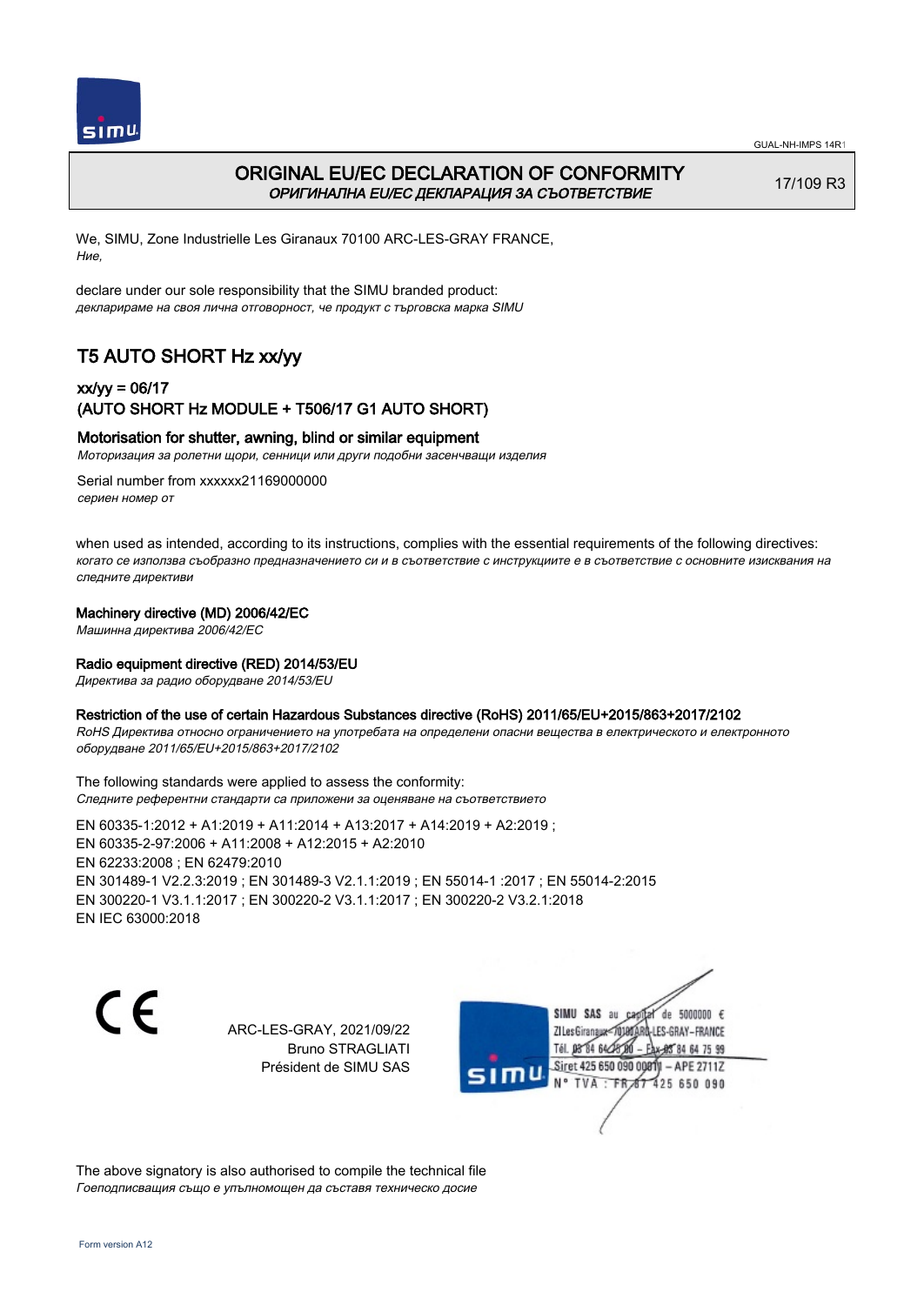

# ORIGINAL EU/EC DECLARATION OF CONFORMITY ORIGINÁLNÍ EU/ES PROHLÁŠENÍ O SHODĚ

17/109 R3

We, SIMU, Zone Industrielle Les Giranaux 70100 ARC-LES-GRAY FRANCE, My,

declare under our sole responsibility that the SIMU branded product: prohlašujeme na svou výlučnou odpovědnost, že výrobek značky SIMU

# T5 AUTO SHORT Hz xx/yy

## xx/yy = 06/17 (AUTO SHORT Hz MODULE + T506/17 G1 AUTO SHORT)

### Motorisation for shutter, awning, blind or similar equipment

Pohon pro rolety, markýzy, clony nebo podobná zařízení

Serial number from xxxxxx21169000000 Sériové číslo od

when used as intended, according to its instructions, complies with the essential requirements of the following directives: pokud je používán v souladu s účelem použití a s návodem, splňuje základní požadavky těchto směrnic

#### Machinery directive (MD) 2006/42/EC

Směrnice o strojních zařízeních 2006/42/EC

### Radio equipment directive (RED) 2014/53/EU

Směrnice o dodávání rádiových zařízení na trh 2014/53/EU

#### Restriction of the use of certain Hazardous Substances directive (RoHS) 2011/65/EU+2015/863+2017/2102

Směrnice o omezení používání některých nebezpečných látek v elektrických a elektronických zařízeních 2011/65/EU+2015/863+2017/2102

The following standards were applied to assess the conformity: Pro posouzení shody byly použity následující normy

EN 60335‑1:2012 + A1:2019 + A11:2014 + A13:2017 + A14:2019 + A2:2019 ; EN 60335‑2‑97:2006 + A11:2008 + A12:2015 + A2:2010 EN 62233:2008 ; EN 62479:2010 EN 301489‑1 V2.2.3:2019 ; EN 301489‑3 V2.1.1:2019 ; EN 55014‑1 :2017 ; EN 55014‑2:2015 EN 300220‑1 V3.1.1:2017 ; EN 300220‑2 V3.1.1:2017 ; EN 300220‑2 V3.2.1:2018 EN IEC 63000:2018

C F

ARC-LES-GRAY, 2021/09/22 Bruno STRAGLIATI Président de SIMU SAS

de 5000000  $\epsilon$ SIMU SAS au ZI Les Giranaux</r0 ES-GRAY-FRANCE Tél. 08 R4 64 2 64 75 99 Siret 425 650 090 00811  $-$  APF 27117 125 650 090

The above signatory is also authorised to compile the technical file Výše uvedená osoba je také osoba pověřená sestavením technické dokumentace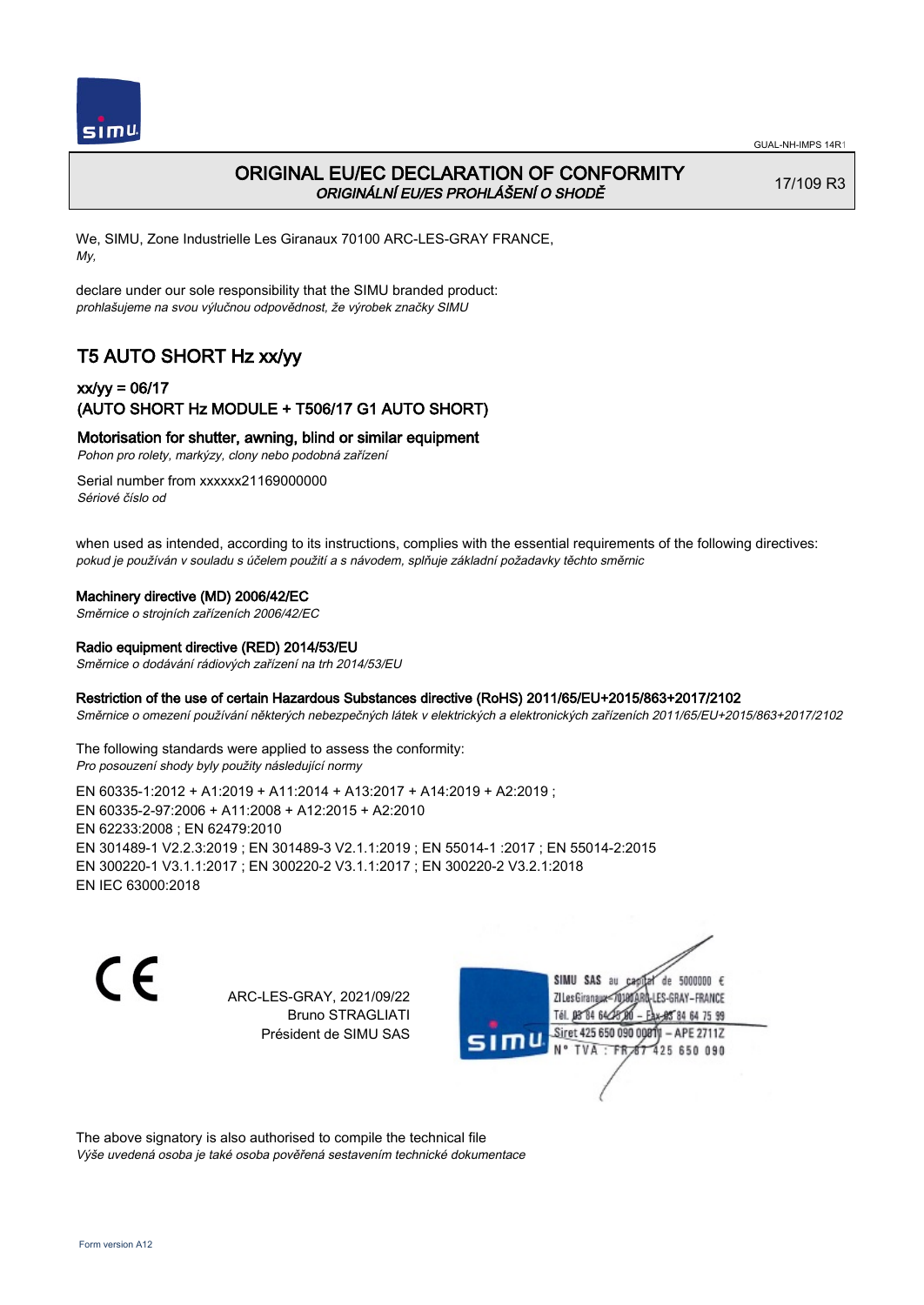



## ORIGINAL EU/EC DECLARATION OF CONFORMITY ORIGINAL EU/EF-OVERENSSTEMMELSESERKLÆRING

17/109 R3

We, SIMU, Zone Industrielle Les Giranaux 70100 ARC-LES-GRAY FRANCE, Vi,

declare under our sole responsibility that the SIMU branded product: erklærer som eneansvarlige, at SIMU mærkede produkter

# T5 AUTO SHORT Hz xx/yy

## xx/yy = 06/17 (AUTO SHORT Hz MODULE + T506/17 G1 AUTO SHORT)

### Motorisation for shutter, awning, blind or similar equipment

Motorisering af gitre, markiser, persienner eller lign. udstyr

Serial number from xxxxxx21169000000 serienummer fra

when used as intended, according to its instructions, complies with the essential requirements of the following directives: når det anvendes efter hensigten, efter dennes instrukser, overholder kravene i følgende direktiver

#### Machinery directive (MD) 2006/42/EC

Maskindirektivet 2006/42/EC

Radio equipment directive (RED) 2014/53/EU

Radioudstyrsdirektivet 2014/53/EU

### Restriction of the use of certain Hazardous Substances directive (RoHS) 2011/65/EU+2015/863+2017/2102

RoHS direktiv 2011/65/EU+2015/863+2017/2102

The following standards were applied to assess the conformity: Referencestandarderne der følger blev anvendt til at vurdere overholdelsen

EN 60335‑1:2012 + A1:2019 + A11:2014 + A13:2017 + A14:2019 + A2:2019 ; EN 60335‑2‑97:2006 + A11:2008 + A12:2015 + A2:2010 EN 62233:2008 ; EN 62479:2010 EN 301489‑1 V2.2.3:2019 ; EN 301489‑3 V2.1.1:2019 ; EN 55014‑1 :2017 ; EN 55014‑2:2015 EN 300220‑1 V3.1.1:2017 ; EN 300220‑2 V3.1.1:2017 ; EN 300220‑2 V3.2.1:2018 EN IEC 63000:2018

C F

ARC-LES-GRAY, 2021/09/22 Bruno STRAGLIATI Président de SIMU SAS

de 5000000  $\epsilon$ SIMU SAS au ZI Les Giranaux< LES-GRAY-FRANCE Tél. 08 84 64 2 64 75 99 Siret 425 650 090 00811  $-$  APF 27117 125 650 090

The above signatory is also authorised to compile the technical file Personen nævnt ovenfor er også godkendt til at udarbejde det tekniske dossier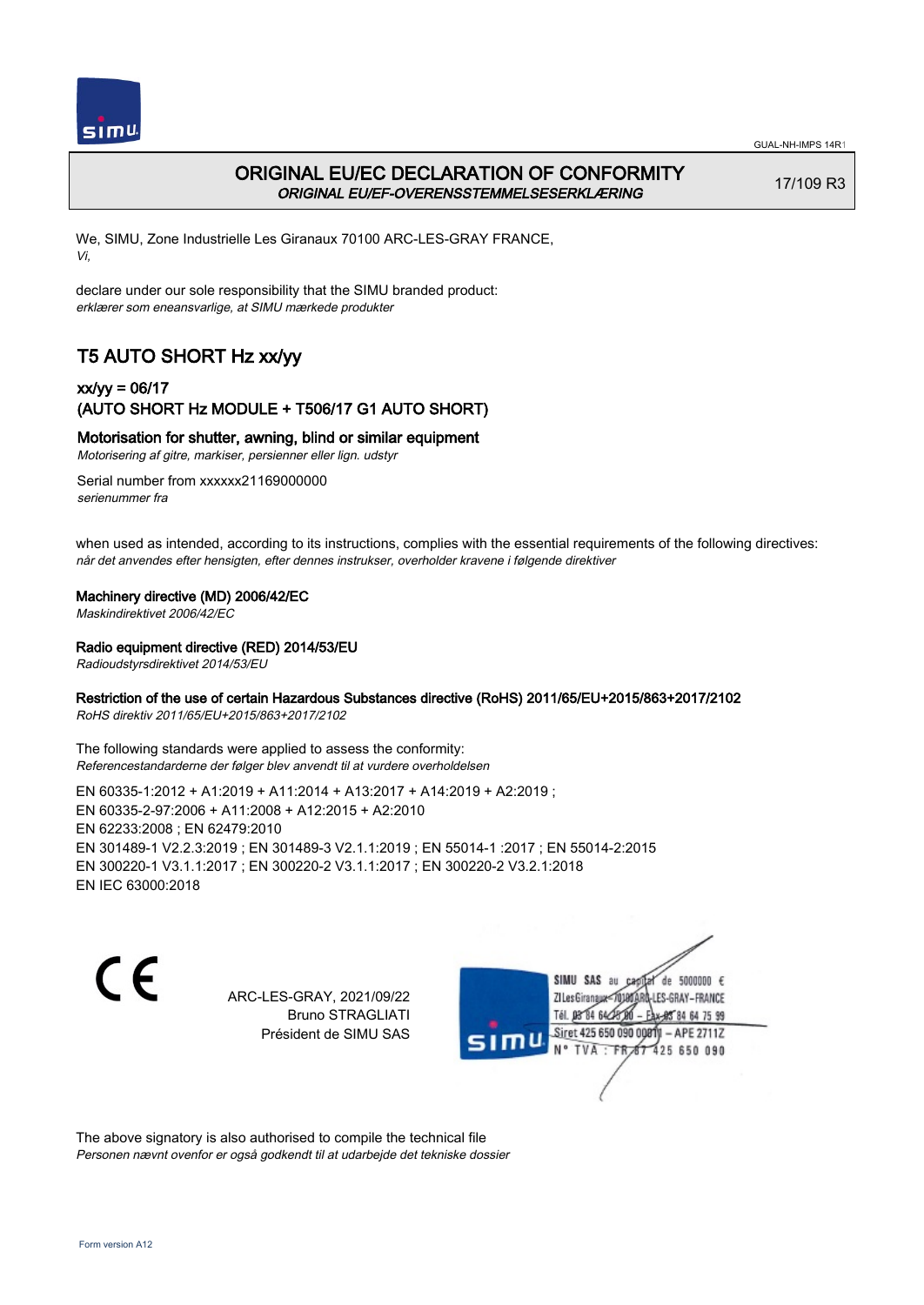

# ORIGINAL EU/EC DECLARATION OF CONFORMITY EL/EK VASTAVUSDEKLARATSIOON

17/109 R3

We, SIMU, Zone Industrielle Les Giranaux 70100 ARC-LES-GRAY FRANCE, Meie,

declare under our sole responsibility that the SIMU branded product: kinnitame kogu vastutusega, et SIMU kaubamärgiga tooted

# T5 AUTO SHORT Hz xx/yy

## xx/yy = 06/17 (AUTO SHORT Hz MODULE + T506/17 G1 AUTO SHORT)

### Motorisation for shutter, awning, blind or similar equipment

Aknaluukide, varikatuste, aknakardinate või sarnaste seadmete motoriseerimine

Serial number from xxxxxx21169000000 Seerianumber alates

when used as intended, according to its instructions, complies with the essential requirements of the following directives: kui kasutatakse eesmärgipäraselt ja juhiste kohaselt, vastavad käesoleva direktiivi põhinõuetele

#### Machinery directive (MD) 2006/42/EC

Masinate direktiiv 2006/42/EC

#### Radio equipment directive (RED) 2014/53/EU

Direktiiv raadioseadmete turul kättesaadavuse kohta 2014/53/EU

#### Restriction of the use of certain Hazardous Substances directive (RoHS) 2011/65/EU+2015/863+2017/2102

RoHs direktiiv ohtlike ainete kasutamise piirangute kohta elektri- ja elektroonikaseadmetes 2011/65/EU+2015/863+2017/2102

The following standards were applied to assess the conformity: Vastavusdeklaratsiooni hindamiseks kasutatakse järgmisi standardeid

EN 60335‑1:2012 + A1:2019 + A11:2014 + A13:2017 + A14:2019 + A2:2019 ; EN 60335‑2‑97:2006 + A11:2008 + A12:2015 + A2:2010 EN 62233:2008 ; EN 62479:2010 EN 301489‑1 V2.2.3:2019 ; EN 301489‑3 V2.1.1:2019 ; EN 55014‑1 :2017 ; EN 55014‑2:2015 EN 300220‑1 V3.1.1:2017 ; EN 300220‑2 V3.1.1:2017 ; EN 300220‑2 V3.2.1:2018 EN IEC 63000:2018

 $\epsilon$ 

ARC-LES-GRAY, 2021/09/22 Bruno STRAGLIATI Président de SIMU SAS

de 5000000  $\epsilon$ SIMU SAS au ZI Les Giranaux<sup>2</sup> ES-GRAY-FRANCE Tél. 08 84 64 2 64 75 99 Siret 425 650 090 00811  $-$  APF 27117 125 650 090

The above signatory is also authorised to compile the technical file Eelpool nimetatud isik on volitatud koostama tehnilist dokumentatsiooni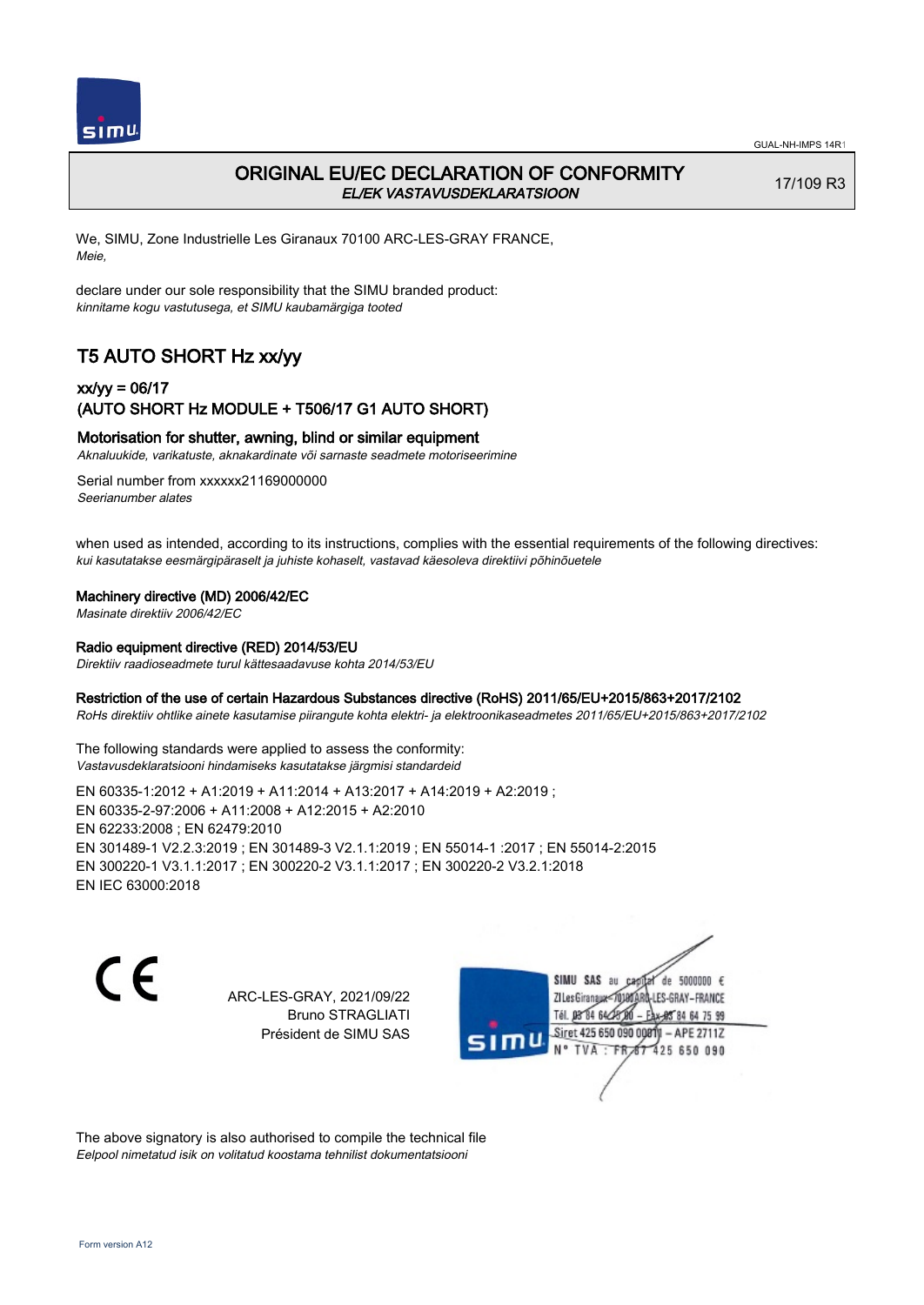

# ORIGINAL EU/EC DECLARATION OF CONFORMITY ALKUPERÄISET EU/EY-VAATIMUSTENMUKAISUUSVAKUUTUS

17/109 R3

We, SIMU, Zone Industrielle Les Giranaux 70100 ARC-LES-GRAY FRANCE, Me,

declare under our sole responsibility that the SIMU branded product: vakuutamme omalla vastuullamme, että SIMU merkkituote

# T5 AUTO SHORT Hz xx/yy

## xx/yy = 06/17 (AUTO SHORT Hz MODULE + T506/17 G1 AUTO SHORT)

Motorisation for shutter, awning, blind or similar equipment

Sälerullainten, markiisien, kaihtimien tai vastaavien motorisointi

Serial number from xxxxxx21169000000 sarianumerot

when used as intended, according to its instructions, complies with the essential requirements of the following directives: kun käytettynä oikein ja sen ohjeiden mukaan, noudattaa seuraavien direktiivien olennaisia vaatimuksia

#### Machinery directive (MD) 2006/42/EC

Konedirektiivin 2006/42/EC

#### Radio equipment directive (RED) 2014/53/EU

Radiolaitteiden direktiivin 2014/53/EU

### Restriction of the use of certain Hazardous Substances directive (RoHS) 2011/65/EU+2015/863+2017/2102

RoHS direktiivin 2011/65/EU+2015/863+2017/2102

The following standards were applied to assess the conformity: Seuraavia viitestandardeja sovellettiin vaatimustenmukaisuusvakuutusta arvioitaessa

EN 60335‑1:2012 + A1:2019 + A11:2014 + A13:2017 + A14:2019 + A2:2019 ; EN 60335‑2‑97:2006 + A11:2008 + A12:2015 + A2:2010 EN 62233:2008 ; EN 62479:2010 EN 301489‑1 V2.2.3:2019 ; EN 301489‑3 V2.1.1:2019 ; EN 55014‑1 :2017 ; EN 55014‑2:2015 EN 300220‑1 V3.1.1:2017 ; EN 300220‑2 V3.1.1:2017 ; EN 300220‑2 V3.2.1:2018 EN IEC 63000:2018

C F

ARC-LES-GRAY, 2021/09/22 Bruno STRAGLIATI Président de SIMU SAS

de 5000000  $\epsilon$ SIMU SAS au ZI Les Giranaux<sup>2</sup> ES-GRAY-FRANCE Tél. 08 84 64 2 64 75 99 Siret 425 650 090 00811  $-$  APF 27117 125 650 090

The above signatory is also authorised to compile the technical file Yllä allekirjoittaja on myös valtuutettu kokoamaan teknisten tiedostojen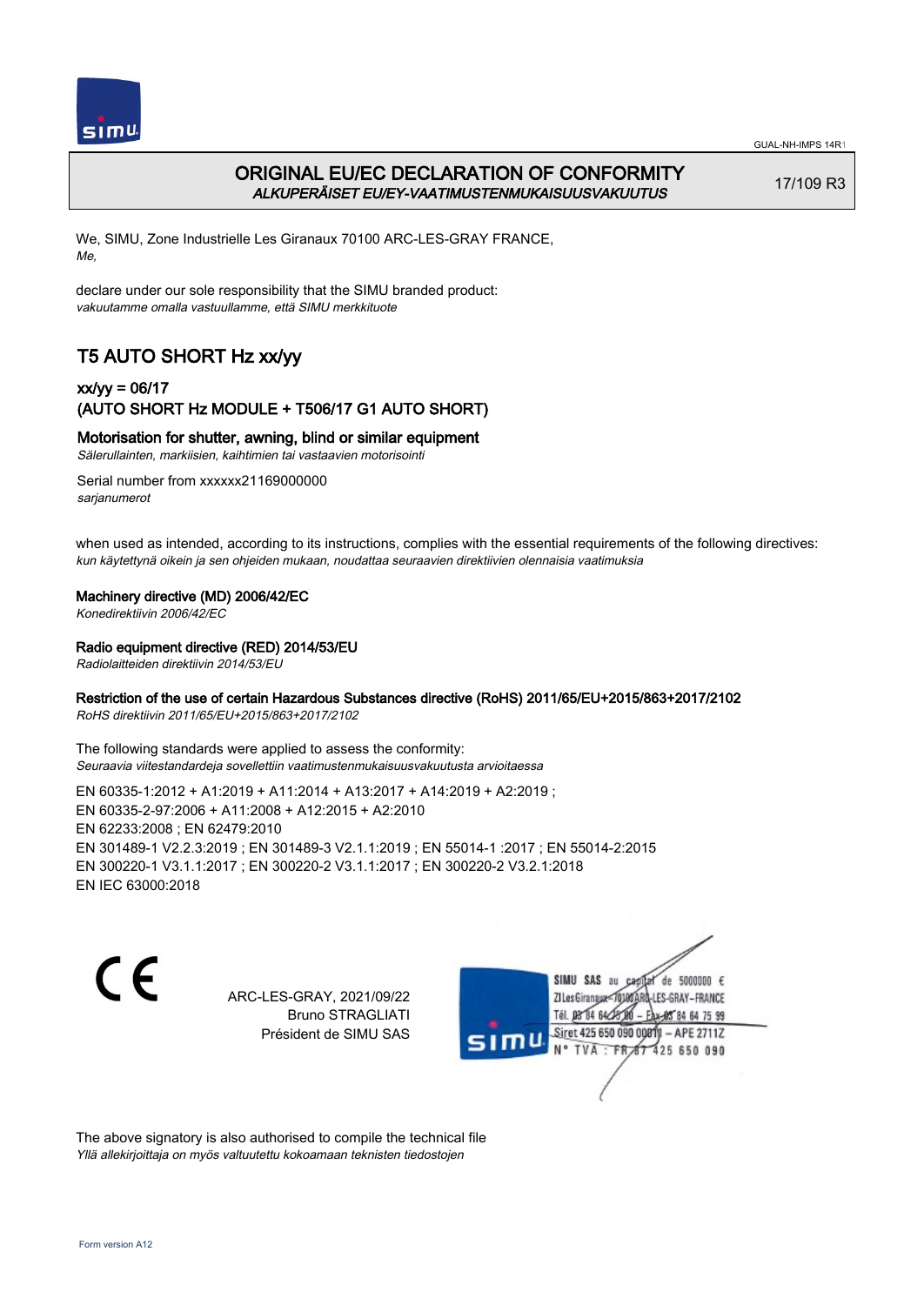



## ORIGINAL EU/EC DECLARATION OF CONFORMITY ΠΡΩΤΟΤΥΠΟ ΔΗΛΩΣΗ ΣΥΜΜΟΡΦΩΣΗΣ ΕΕ/EK

17/109 R3

We, SIMU, Zone Industrielle Les Giranaux 70100 ARC-LES-GRAY FRANCE, εμείς,

declare under our sole responsibility that the SIMU branded product: Δηλώνουμε αναλαμβάνοντας την αποκλειστική ευθύνη ότι το επώνυμο προϊόν SIMU

# T5 AUTO SHORT Hz xx/yy

## xx/yy = 06/17 (AUTO SHORT Hz MODULE + T506/17 G1 AUTO SHORT)

Motorisation for shutter, awning, blind or similar equipment

Μηχανοκίνηση για ρολα,τέντες,στόρια ή παρόμοιο εξοπλισμό

Serial number from xxxxxx21169000000 σειριακό αριθμό από

when used as intended, according to its instructions, complies with the essential requirements of the following directives: όταν χρησιμοποιείται όπως έχει προβλεφθεί, σύμφωνα με τις οδηγίες του, συμφωνεί με τις βασικές απαιτήσεις των ακόλουθων οδηγιών

#### Machinery directive (MD) 2006/42/EC

Οδηγία περι μηχανικού εξοπλισμού 2006/42/EC

Radio equipment directive (RED) 2014/53/EU

Οδηγία ραδιοεξοπλισμού 2014/53/EU

### Restriction of the use of certain Hazardous Substances directive (RoHS) 2011/65/EU+2015/863+2017/2102

Οδηγίας RoHS 2011/65/EU+2015/863+2017/2102

The following standards were applied to assess the conformity: Τα πρότυπα αναφοράς που ακολουθούν εφαρμόστηκαν με σκοπό την αξιολόγηση της συμμόρφωσης

EN 60335‑1:2012 + A1:2019 + A11:2014 + A13:2017 + A14:2019 + A2:2019 ; EN 60335‑2‑97:2006 + A11:2008 + A12:2015 + A2:2010 EN 62233:2008 ; EN 62479:2010 EN 301489‑1 V2.2.3:2019 ; EN 301489‑3 V2.1.1:2019 ; EN 55014‑1 :2017 ; EN 55014‑2:2015 EN 300220‑1 V3.1.1:2017 ; EN 300220‑2 V3.1.1:2017 ; EN 300220‑2 V3.2.1:2018 EN IEC 63000:2018

C F

ARC-LES-GRAY, 2021/09/22 Bruno STRAGLIATI Président de SIMU SAS

de 5000000  $\epsilon$ SIMU SAS au ZI Les Giranaux-70180 LES-GRAY-FRANCE THE DR R4 64/28 64 75 99 Siret 425 650 090 00811  $-$  APF 27117 125 650 090

The above signatory is also authorised to compile the technical file

Το πρόσωπο που αναφέρεται παραπάνω είναι επίσης εξουσιοδοτημένο να καταρτίσει τον τεχνικό φάκελο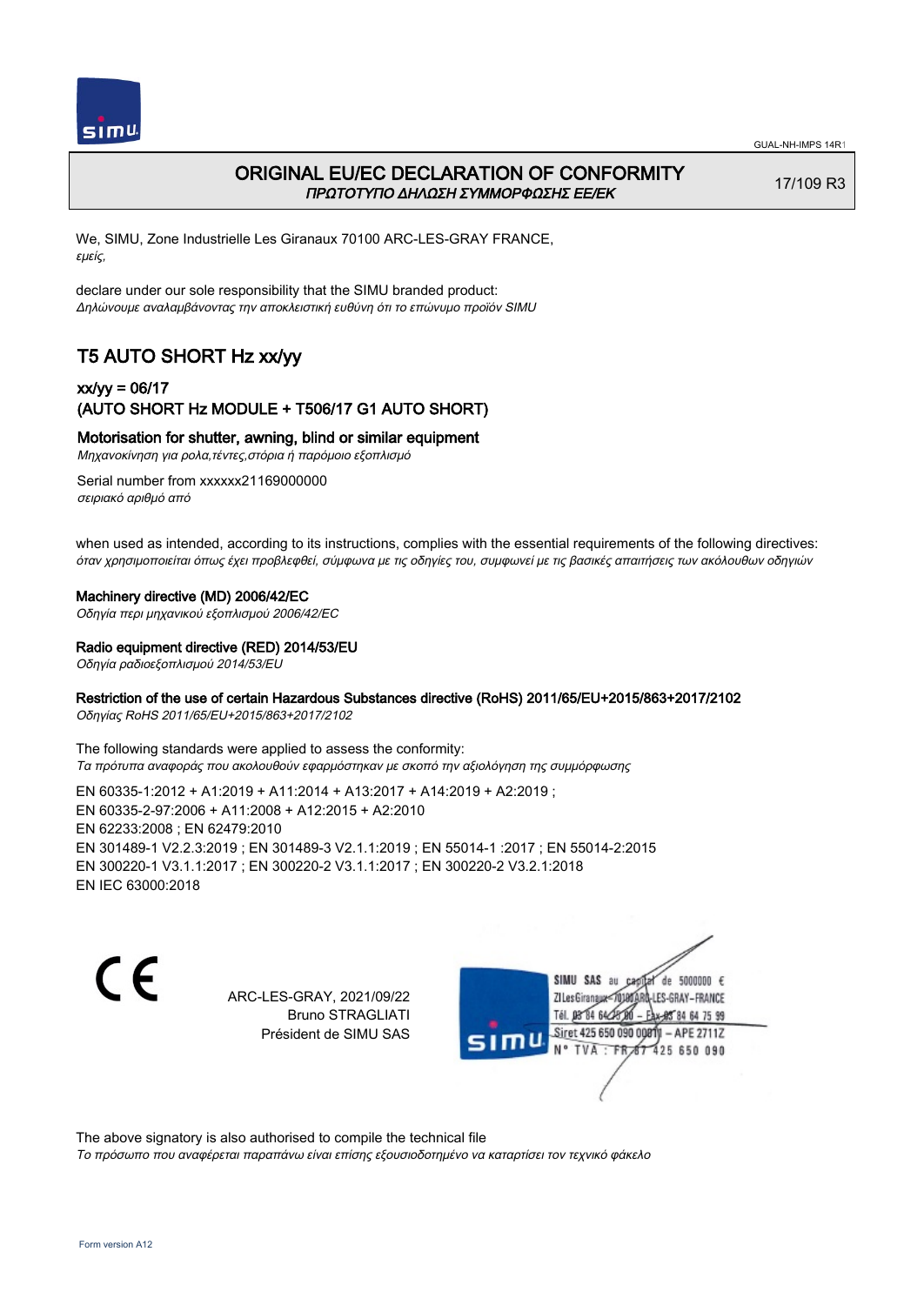

# ORIGINAL EU/EC DECLARATION OF CONFORMITY ORGINALNA EU/EC DEKLARACIJA O USKLAĐENOSTI

17/109 R3

We, SIMU, Zone Industrielle Les Giranaux 70100 ARC-LES-GRAY FRANCE, Mi,

declare under our sole responsibility that the SIMU branded product: izjavljujemo pod punom odgovornošču da je proizvod marke SIMU

# T5 AUTO SHORT Hz xx/yy

## xx/yy = 06/17 (AUTO SHORT Hz MODULE + T506/17 G1 AUTO SHORT)

## Motorisation for shutter, awning, blind or similar equipment

Motorizacija za rolete,tende,sjenila ili slične opreme

Serial number from xxxxxx21169000000 Serijski broj iz

when used as intended, according to its instructions, complies with the essential requirements of the following directives: ako se upotrebljava prema namjeni, prema važećim uputama, usklađen sa prijeko potrebnim zahtijevima slijedećih direktiva

#### Machinery directive (MD) 2006/42/EC

Direktiva o strojevima 2006/42/EC

#### Radio equipment directive (RED) 2014/53/EU

Direktiva za radijsku opremu 2014/53/EU

### Restriction of the use of certain Hazardous Substances directive (RoHS) 2011/65/EU+2015/863+2017/2102

Direktiva RoHS 2011/65/EU+2015/863+2017/2102

The following standards were applied to assess the conformity: Slijedeće reference standarda se primjenjuju da se odredi usklađenost

EN 60335‑1:2012 + A1:2019 + A11:2014 + A13:2017 + A14:2019 + A2:2019 ; EN 60335‑2‑97:2006 + A11:2008 + A12:2015 + A2:2010 EN 62233:2008 ; EN 62479:2010 EN 301489‑1 V2.2.3:2019 ; EN 301489‑3 V2.1.1:2019 ; EN 55014‑1 :2017 ; EN 55014‑2:2015 EN 300220‑1 V3.1.1:2017 ; EN 300220‑2 V3.1.1:2017 ; EN 300220‑2 V3.2.1:2018 EN IEC 63000:2018

C F

ARC-LES-GRAY, 2021/09/22 Bruno STRAGLIATI Président de SIMU SAS

de 5000000  $\epsilon$ SIMU SAS au ZI Les Giranaux</D LES-GRAY-FRANCE Tél. 08 R4 64 2 64 75 99 Siret 425 650 090 00811  $-$  APF 27117 125 650 090

The above signatory is also authorised to compile the technical file Gore navedeni potpisnik također je ovlašten za sastavljanje tehničkog dokumenta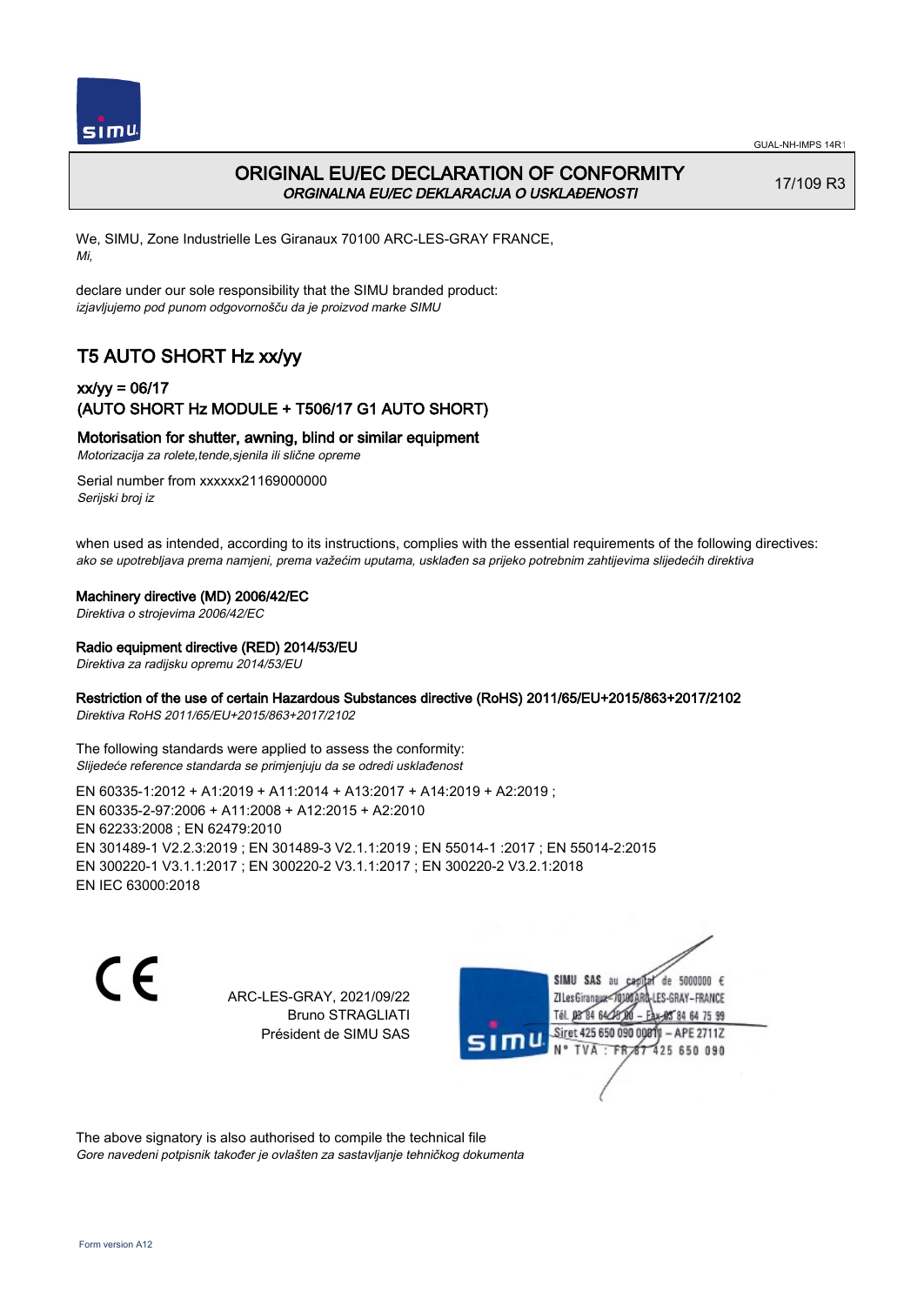

## ORIGINAL EU/EC DECLARATION OF CONFORMITY Eredeti EU/CE Megfelelőségi Nyilatkozat

17/109 R3

We, SIMU, Zone Industrielle Les Giranaux 70100 ARC-LES-GRAY FRANCE, Alulírott,

declare under our sole responsibility that the SIMU branded product: felelősségünk teljes tudatában kijelentjük, hogy a szóban forgó SIMU termék

# T5 AUTO SHORT Hz xx/yy

## xx/yy = 06/17 (AUTO SHORT Hz MODULE + T506/17 G1 AUTO SHORT)

Motorisation for shutter, awning, blind or similar equipment

Redőny, napellenző vagy hasonlószerkezetek motorizálása

Serial number from xxxxxx21169000000 Sorozatszámtól

when used as intended, according to its instructions, complies with the essential requirements of the following directives: megfelel, az alábbi irányelvekben megfogalmazott alapvető követelményeknek

#### Machinery directive (MD) 2006/42/EC

Gépekre vonatkozó irányelv 2006/42/EC

#### Radio equipment directive (RED) 2014/53/EU

A rádióberendezésekről szóló irányelv 2014/53/EU

## Restriction of the use of certain Hazardous Substances directive (RoHS) 2011/65/EU+2015/863+2017/2102

RoHS irányelv 2011/65/EU+2015/863+2017/2102

The following standards were applied to assess the conformity: A megfelelőség biztosításának érdekében az alábbi szabványok kerültek alkalmazásra

EN 60335‑1:2012 + A1:2019 + A11:2014 + A13:2017 + A14:2019 + A2:2019 ; EN 60335‑2‑97:2006 + A11:2008 + A12:2015 + A2:2010 EN 62233:2008 ; EN 62479:2010 EN 301489‑1 V2.2.3:2019 ; EN 301489‑3 V2.1.1:2019 ; EN 55014‑1 :2017 ; EN 55014‑2:2015 EN 300220‑1 V3.1.1:2017 ; EN 300220‑2 V3.1.1:2017 ; EN 300220‑2 V3.2.1:2018 EN IEC 63000:2018

C F

ARC-LES-GRAY, 2021/09/22 Bruno STRAGLIATI Président de SIMU SAS

de 5000000  $\epsilon$ SIMU SAS au ZI Les Giranaux< LES-GRAY-FRANCE Tél. 08 84 64 2 64 75 99 Siret 425 650 090 00811  $-$  APF 27117 125 650 090

The above signatory is also authorised to compile the technical file A fent említett aláíró is jogosult a műszaki dokumentáció összeállítására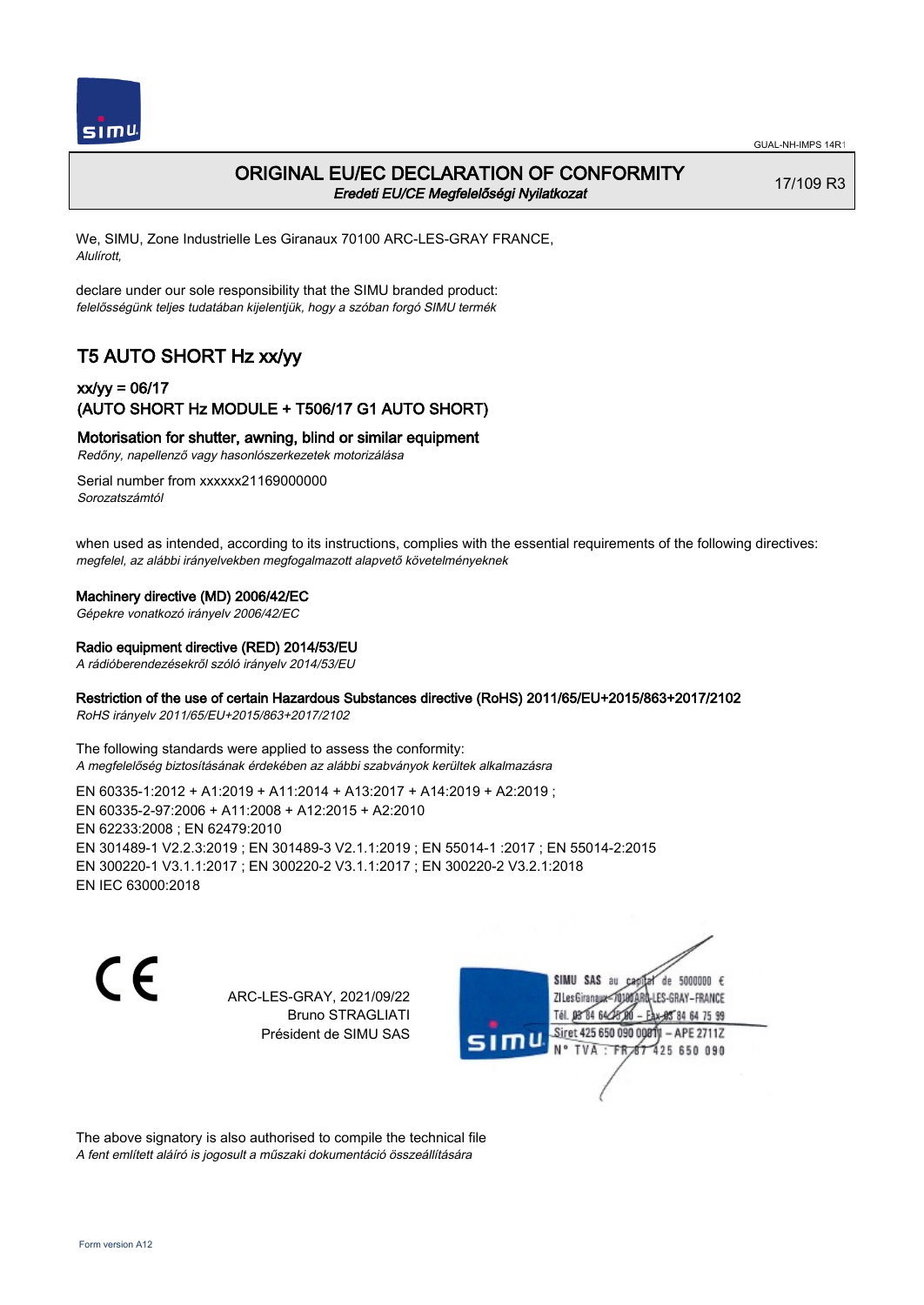

# ORIGINAL EU/EC DECLARATION OF CONFORMITY ORIGINALI ES/EB ATITIKTIES DEKLARACIJA

17/109 R3

We, SIMU, Zone Industrielle Les Giranaux 70100 ARC-LES-GRAY FRANCE, Mes,

declare under our sole responsibility that the SIMU branded product: atsakingai deklaruojame, kad SIMU kompanijos produktas

# T5 AUTO SHORT Hz xx/yy

## xx/yy = 06/17 (AUTO SHORT Hz MODULE + T506/17 G1 AUTO SHORT)

### Motorisation for shutter, awning, blind or similar equipment

Apsauginių žaliuzių, markizių, ritininių užuolaidų ir panašių gaminių automatizavimas

Serial number from xxxxxx21169000000 Serijos numeris nuo

when used as intended, according to its instructions, complies with the essential requirements of the following directives: naudojamas pagal paskirtį, pagal gamintojo instrukcijas, atitinka esminius šių Direktyvų reikalavimus

#### Machinery directive (MD) 2006/42/EC

Mašinų direktyva 2006/42/EC

#### Radio equipment directive (RED) 2014/53/EU

Radijo ryšio įrenginių direktyva 2014/53/EU

#### Restriction of the use of certain Hazardous Substances directive (RoHS) 2011/65/EU+2015/863+2017/2102

PMNA (RoHS) direktyva 2011/65/EU+2015/863+2017/2102

The following standards were applied to assess the conformity: Įverinti deklaruojamą atitiktį buvo taikomi toliau nurodyti standartai

EN 60335‑1:2012 + A1:2019 + A11:2014 + A13:2017 + A14:2019 + A2:2019 ; EN 60335‑2‑97:2006 + A11:2008 + A12:2015 + A2:2010 EN 62233:2008 ; EN 62479:2010 EN 301489‑1 V2.2.3:2019 ; EN 301489‑3 V2.1.1:2019 ; EN 55014‑1 :2017 ; EN 55014‑2:2015 EN 300220‑1 V3.1.1:2017 ; EN 300220‑2 V3.1.1:2017 ; EN 300220‑2 V3.2.1:2018 EN IEC 63000:2018

 $\epsilon$ 

ARC-LES-GRAY, 2021/09/22 Bruno STRAGLIATI Président de SIMU SAS

de 5000000  $\epsilon$ SIMU SAS au ZI Les Giranaux-70180 LES-GRAY-FRANCE Tél. 08 R4 64 24 64 75 99 Siret 425 650 090 0081  $-$  APF 27117 **TVA · FR** 125 650 090

The above signatory is also authorised to compile the technical file Asmuo, pasirašęs šią deklaraciją, taip pat turi įgaliojimą sudaryti techninę bylą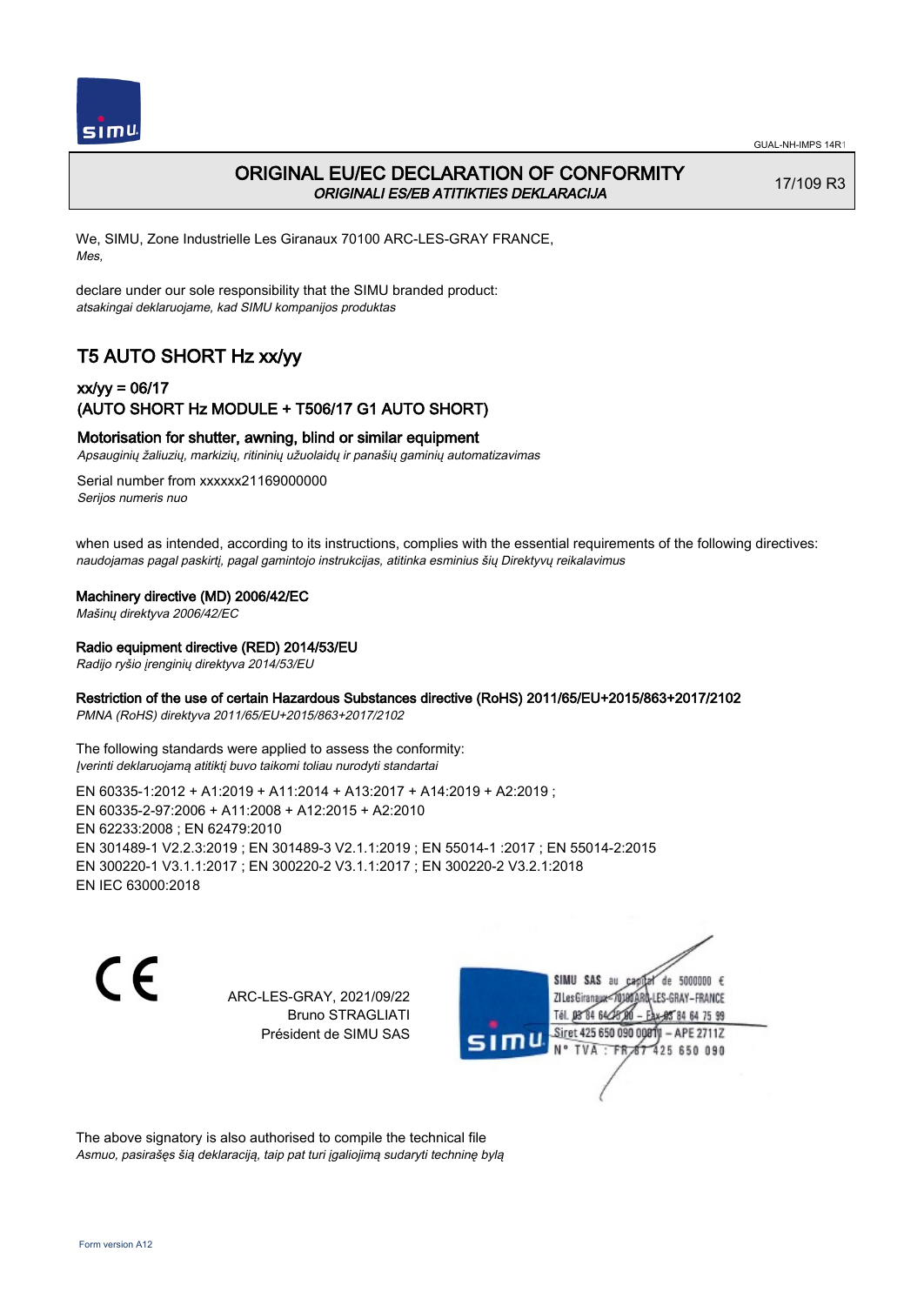

# ORIGINAL EU/EC DECLARATION OF CONFORMITY ES/EK ATBILSTĪBAS DEKLARĀCIJA

17/109 R3

We, SIMU, Zone Industrielle Les Giranaux 70100 ARC-LES-GRAY FRANCE, Mēs,

declare under our sole responsibility that the SIMU branded product: ar pilnu atbildību, apliecinām, ka SIMU zīmola produkti,

# T5 AUTO SHORT Hz xx/yy

## xx/yy = 06/17 (AUTO SHORT Hz MODULE + T506/17 G1 AUTO SHORT)

## Motorisation for shutter, awning, blind or similar equipment

Aizsargžalūziju, žalūziju, markīžu, aizkaru un līdzīgu gala produktu motorizēšana

Serial number from xxxxxx21169000000 sērijas numurs no

when used as intended, according to its instructions, complies with the essential requirements of the following directives: ja tie tiek lietoti saskaņā ar norādījumiem, atbilst šo direktīvu pamatprasībām

#### Machinery directive (MD) 2006/42/EC

Mašīnu Direktīva 2006/42/EC

#### Radio equipment directive (RED) 2014/53/EU

Direktīva par radioiekārtu pieejamību tirgū 2014/53/EU

## Restriction of the use of certain Hazardous Substances directive (RoHS) 2011/65/EU+2015/863+2017/2102

RoHs Direktīva par dažādu bīstamu vielu izmantošanas ierobežošanu elektriskās un elektroniskās iekārtās 2011/65/EU+2015/863+2017/2102

The following standards were applied to assess the conformity: Atbilstības deklarācijas novērtēšanai tiek pielietoti sekojoši standarti

EN 60335‑1:2012 + A1:2019 + A11:2014 + A13:2017 + A14:2019 + A2:2019 ; EN 60335‑2‑97:2006 + A11:2008 + A12:2015 + A2:2010 EN 62233:2008 ; EN 62479:2010 EN 301489‑1 V2.2.3:2019 ; EN 301489‑3 V2.1.1:2019 ; EN 55014‑1 :2017 ; EN 55014‑2:2015 EN 300220‑1 V3.1.1:2017 ; EN 300220‑2 V3.1.1:2017 ; EN 300220‑2 V3.2.1:2018 EN IEC 63000:2018

 $\epsilon$ 

ARC-LES-GRAY, 2021/09/22 Bruno STRAGLIATI Président de SIMU SAS



The above signatory is also authorised to compile the technical file Iepriekš minētā persona ir pilnvarota sastādīt tehnisko dokumentāciju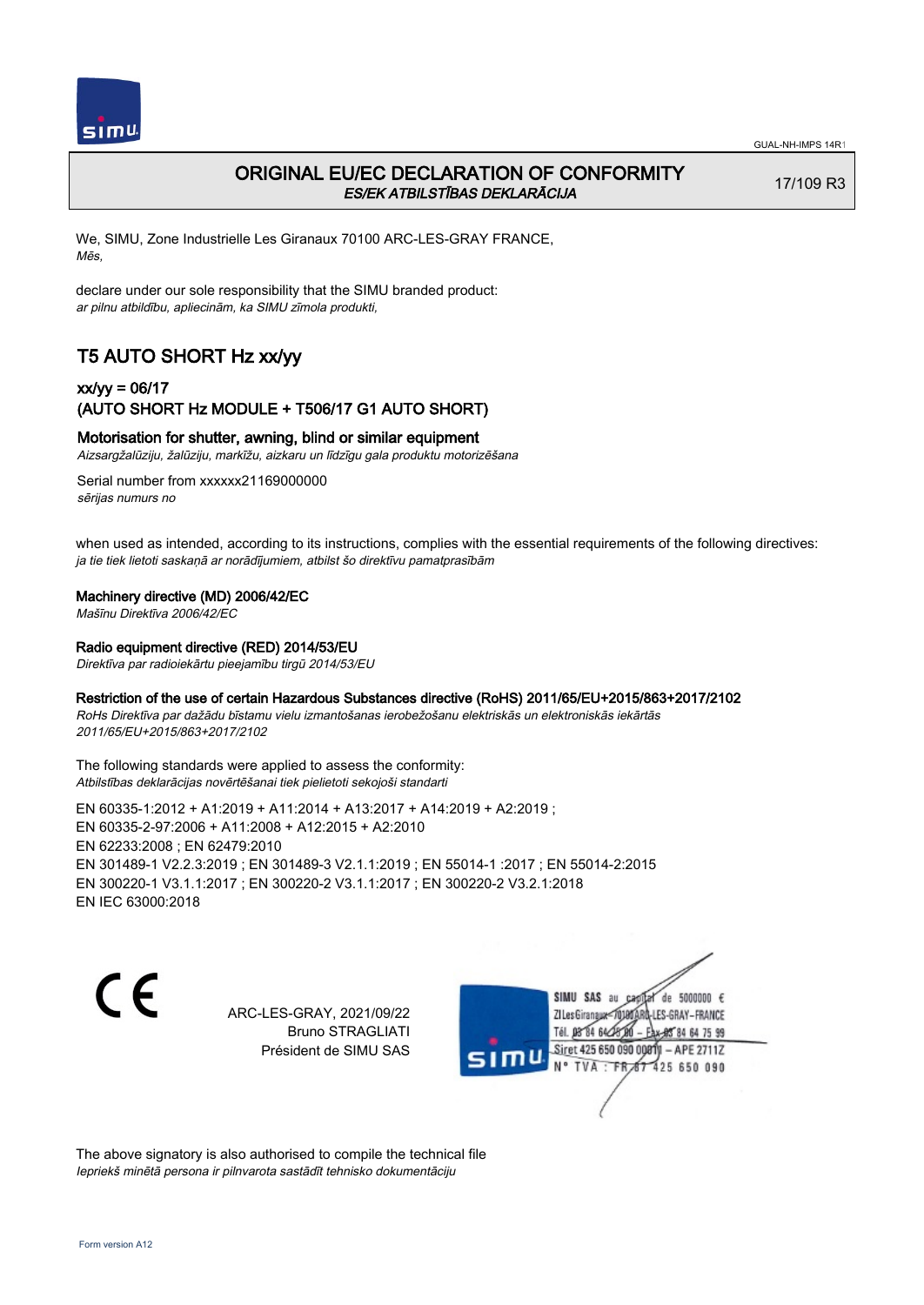

# ORIGINAL EU/EC DECLARATION OF CONFORMITY OORSPRONKELIJKE EU/EG-CONFORMITEITSVERKLARING

17/109 R3

We, SIMU, Zone Industrielle Les Giranaux 70100 ARC-LES-GRAY FRANCE, Wij,

declare under our sole responsibility that the SIMU branded product: verklaren op eigen verantwoordelijkheid dat het produkt van het SIMU

# T5 AUTO SHORT Hz xx/yy

## xx/yy = 06/17 (AUTO SHORT Hz MODULE + T506/17 G1 AUTO SHORT)

### Motorisation for shutter, awning, blind or similar equipment

Motorisatie voor rolluiken, zonwering, screens of gelijkaardige toepassingen

Serial number from xxxxxx21169000000 Serienummer van

when used as intended, according to its instructions, complies with the essential requirements of the following directives: wanneer gebruikt voor de juiste toepassing voldoet aan de essentiële eisen van de volgende richtlijnen

#### Machinery directive (MD) 2006/42/EC

Machinerichtlijn 2006/42/EC

#### Radio equipment directive (RED) 2014/53/EU

Richtlijn radioapparatuur 2014/53/EU

### Restriction of the use of certain Hazardous Substances directive (RoHS) 2011/65/EU+2015/863+2017/2102

RoHS Richtlijn 2011/65/EU+2015/863+2017/2102

The following standards were applied to assess the conformity: De volgende referentiestandaarden worden toegepast om de overeenstemming te evalueren

EN 60335‑1:2012 + A1:2019 + A11:2014 + A13:2017 + A14:2019 + A2:2019 ; EN 60335‑2‑97:2006 + A11:2008 + A12:2015 + A2:2010 EN 62233:2008 ; EN 62479:2010 EN 301489‑1 V2.2.3:2019 ; EN 301489‑3 V2.1.1:2019 ; EN 55014‑1 :2017 ; EN 55014‑2:2015 EN 300220‑1 V3.1.1:2017 ; EN 300220‑2 V3.1.1:2017 ; EN 300220‑2 V3.2.1:2018 EN IEC 63000:2018

C F

ARC-LES-GRAY, 2021/09/22 Bruno STRAGLIATI Président de SIMU SAS

de 5000000  $\epsilon$ SIMU SAS au ZI Les Giranaux< LES-GRAY-FRANCE Tél. 08 R4 64 2 64 75 99 Siret 425 650 090 00811  $-$  APF 27117 125 650 090

The above signatory is also authorised to compile the technical file De bovengenoemde persoon is ook bevoegd om het technisch dossier samen te stellen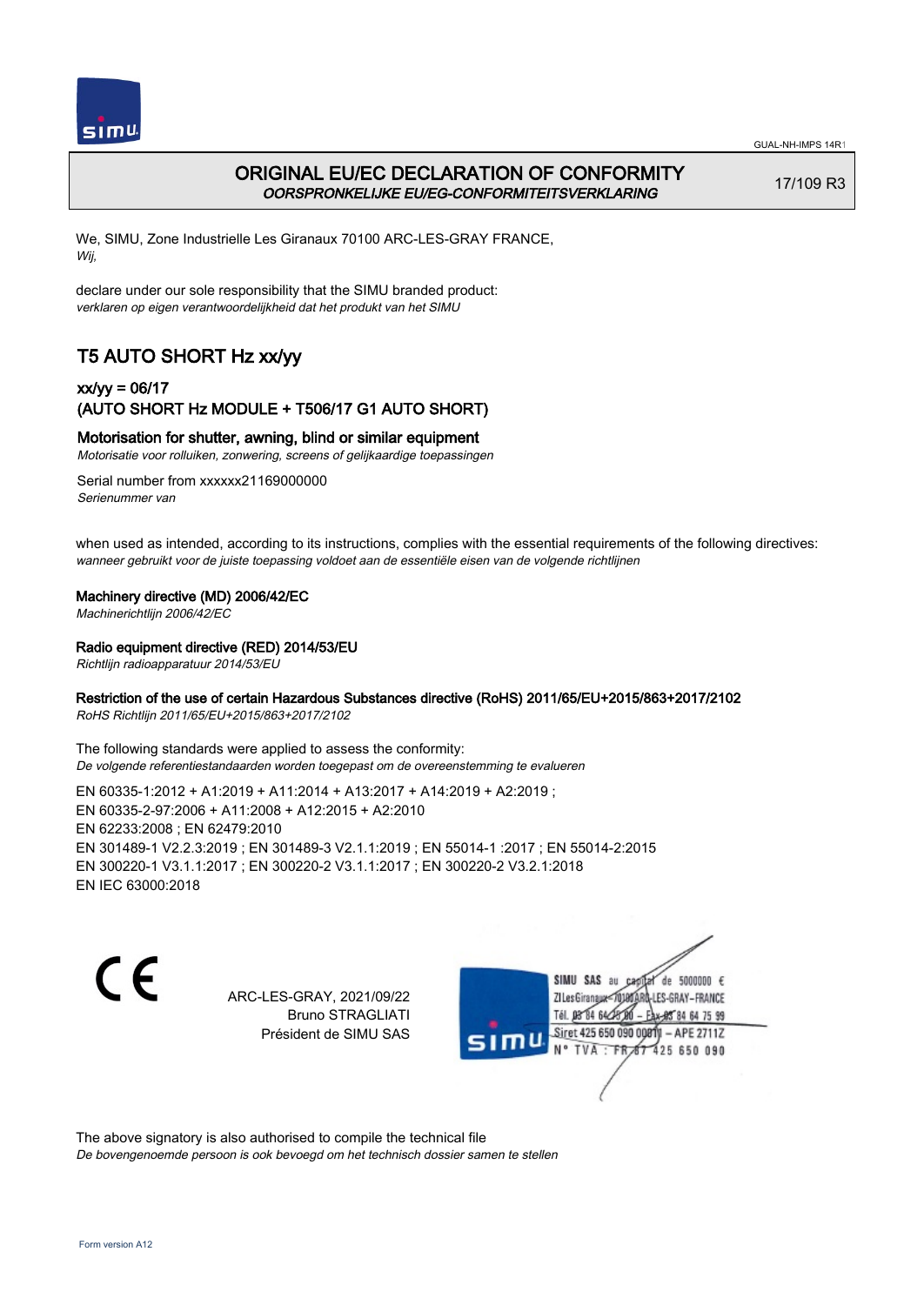

# ORIGINAL EU/EC DECLARATION OF CONFORMITY ORIGINAL EU / CE - ERKLÆRING

17/109 R3

We, SIMU, Zone Industrielle Les Giranaux 70100 ARC-LES-GRAY FRANCE, Vi,

declare under our sole responsibility that the SIMU branded product: erklærer under vårt eneansvar at SIMU merket produkt

# T5 AUTO SHORT Hz xx/yy

## xx/yy = 06/17 (AUTO SHORT Hz MODULE + T506/17 G1 AUTO SHORT)

## Motorisation for shutter, awning, blind or similar equipment

Motorisering for marksier, screens, persienner eller lignende utstyr

Serial number from xxxxxx21169000000 Serienummer fra

when used as intended, according to its instructions, complies with the essential requirements of the following directives: når de brukes som forutsatt, i henhold til sin instruks, i samsvar med de grunnlegende kravene i følgende direktiver

#### Machinery directive (MD) 2006/42/EC

Maskindirektivet 2006/42/EC

#### Radio equipment directive (RED) 2014/53/EU

Radioutstyr direktivet 2014/53/EU

### Restriction of the use of certain Hazardous Substances directive (RoHS) 2011/65/EU+2015/863+2017/2102

RoHS-direktivet 2011/65/EU+2015/863+2017/2102

The following standards were applied to assess the conformity: Følgende referansestandarder ble brukt for å vurdere samsvar

EN 60335‑1:2012 + A1:2019 + A11:2014 + A13:2017 + A14:2019 + A2:2019 ; EN 60335‑2‑97:2006 + A11:2008 + A12:2015 + A2:2010 EN 62233:2008 ; EN 62479:2010 EN 301489‑1 V2.2.3:2019 ; EN 301489‑3 V2.1.1:2019 ; EN 55014‑1 :2017 ; EN 55014‑2:2015 EN 300220‑1 V3.1.1:2017 ; EN 300220‑2 V3.1.1:2017 ; EN 300220‑2 V3.2.1:2018 EN IEC 63000:2018

C F

ARC-LES-GRAY, 2021/09/22 Bruno STRAGLIATI Président de SIMU SAS

de 5000000  $\epsilon$ SIMU SAS au ZI Les Giranaux< ES-GRAY-FRANCE Tél. 08 84 64 2 64 75 99 Siret 425 650 090 00811  $-$  APF 27117 125 650 090

The above signatory is also authorised to compile the technical file Ovennevnte underskrevet fullmakt til å utarbeide den tekniske dokumentasjonen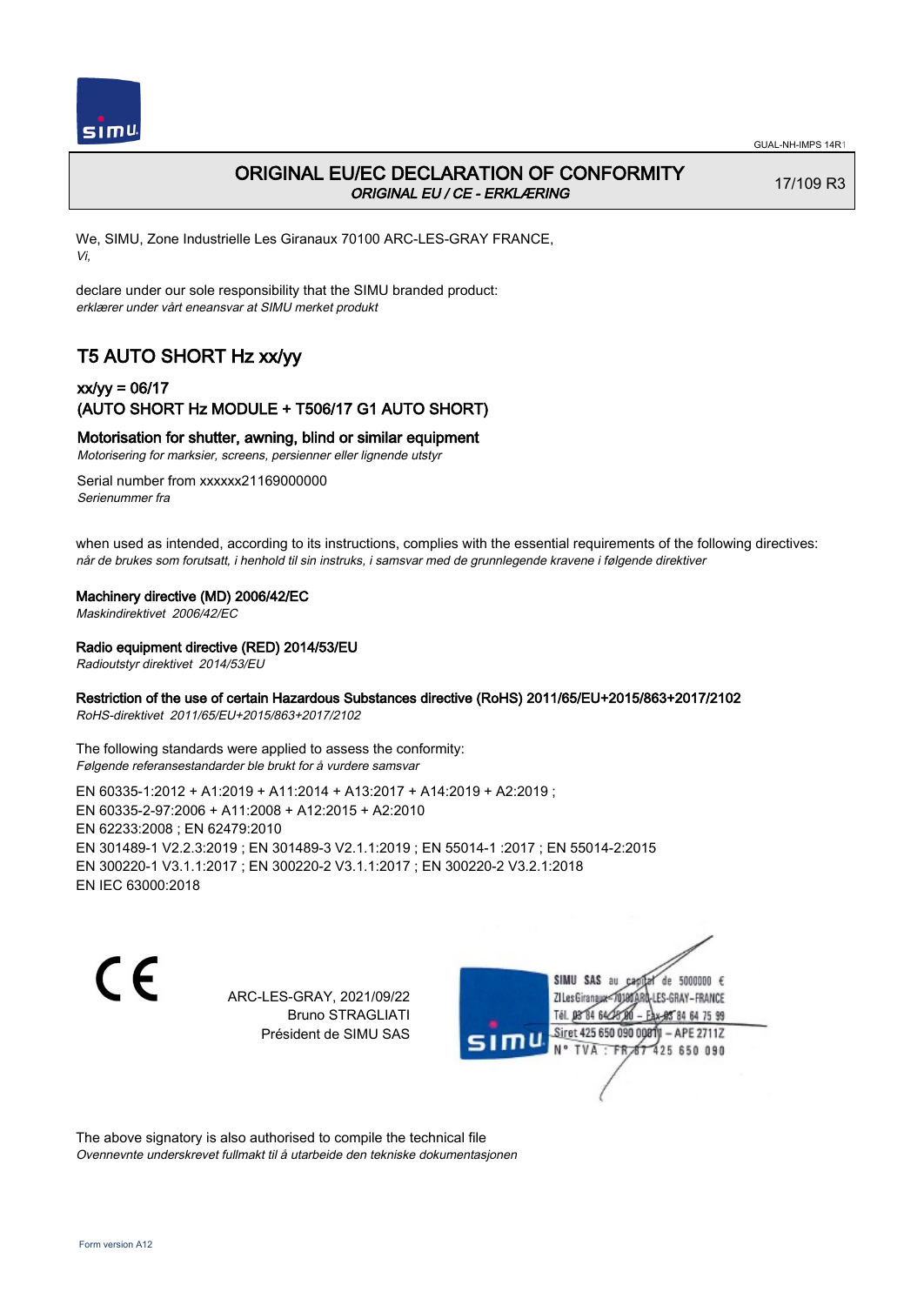

# ORIGINAL EU/EC DECLARATION OF CONFORMITY ORYGINALNA DEKLARACJA ZGODNOŚCI UE/WE

17/109 R3

We, SIMU, Zone Industrielle Les Giranaux 70100 ARC-LES-GRAY FRANCE, My,

declare under our sole responsibility that the SIMU branded product: deklarujemy z pełną odpowiedzialnością, że produkt oznaczony marką SIMU

# T5 AUTO SHORT Hz xx/yy

## xx/yy = 06/17 (AUTO SHORT Hz MODULE + T506/17 G1 AUTO SHORT)

#### Motorisation for shutter, awning, blind or similar equipment

Wyposażenie w napęd rolety, markizy, osłony przeciwsłonecznej lub podobnego urządzenia

Serial number from xxxxxx21169000000 z numerem seryjnym od

when used as intended, according to its instructions, complies with the essential requirements of the following directives: gdy jest używany zgodnie z przeznaczeniem i instrukcjami, spełnia podstawowe wymagania następujących Dyrektyw

#### Machinery directive (MD) 2006/42/EC

Dyrektywa maszynowa 2006/42/EC

#### Radio equipment directive (RED) 2014/53/EU

Dyrektywa o urządzeniach radiowych 2014/53/EU

## Restriction of the use of certain Hazardous Substances directive (RoHS) 2011/65/EU+2015/863+2017/2102

Dyrektywa RoHS 2011/65/EU+2015/863+2017/2102

The following standards were applied to assess the conformity: Do oceny zgodności zostały zastosowane następujące normy

EN 60335‑1:2012 + A1:2019 + A11:2014 + A13:2017 + A14:2019 + A2:2019 ; EN 60335‑2‑97:2006 + A11:2008 + A12:2015 + A2:2010 EN 62233:2008 ; EN 62479:2010 EN 301489‑1 V2.2.3:2019 ; EN 301489‑3 V2.1.1:2019 ; EN 55014‑1 :2017 ; EN 55014‑2:2015 EN 300220‑1 V3.1.1:2017 ; EN 300220‑2 V3.1.1:2017 ; EN 300220‑2 V3.2.1:2018 EN IEC 63000:2018

C F

ARC-LES-GRAY, 2021/09/22 Bruno STRAGLIATI Président de SIMU SAS

de 5000000  $\epsilon$ SIMU SAS au ZI Les Giranaux-70180 LES-GRAY-FRANCE Tél. 08 R4 64 2 64 75 99 Siret 425 650 090 00811  $-$  APF 27117 125 650 090

The above signatory is also authorised to compile the technical file Osoba wskazana powyżej jest również upoważniony do przygotowania dokumentacji technicznej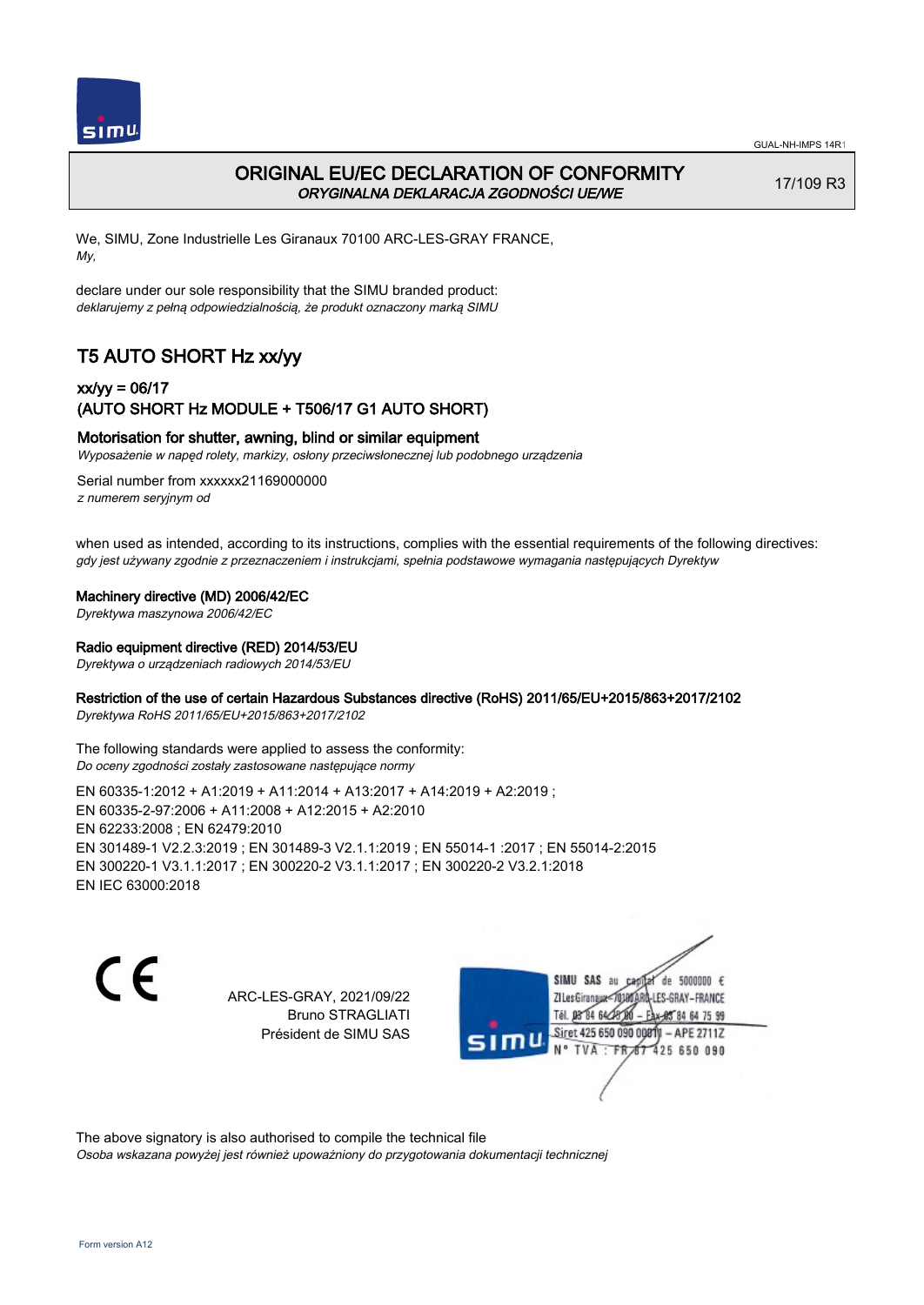



# ORIGINAL EU/EC DECLARATION OF CONFORMITY DECLARAÇÃO UE/CE DE CONFORMIDADE ORIGINAL

17/109 R3

We, SIMU, Zone Industrielle Les Giranaux 70100 ARC-LES-GRAY FRANCE, Nós,

declare under our sole responsibility that the SIMU branded product: declaramos sob nossa única responsabilidade que o dispositivo marca SIMU

# T5 AUTO SHORT Hz xx/yy

## xx/yy = 06/17 (AUTO SHORT Hz MODULE + T506/17 G1 AUTO SHORT)

#### Motorisation for shutter, awning, blind or similar equipment

Motorização para toldo, persiana, estore, cortina ou equipamento parecido

Serial number from xxxxxx21169000000 Número de série desde

when used as intended, according to its instructions, complies with the essential requirements of the following directives: Quando utilizado de acordo com sua a aplicação, segundo as suas instruções, cumpre os requisitos essenciais das seguintes diretivas

#### Machinery directive (MD) 2006/42/EC

Diretiva Máquinas 2006/42/EC

#### Radio equipment directive (RED) 2014/53/EU

Diretiva equipamentos de rádio 2014/53/EU

## Restriction of the use of certain Hazardous Substances directive (RoHS) 2011/65/EU+2015/863+2017/2102

Diretiva RoHS 2011/65/EU+2015/863+2017/2102

The following standards were applied to assess the conformity: As normas de referência apresentadas em seguida foram aplicadas para avaliar a conformidade

EN 60335‑1:2012 + A1:2019 + A11:2014 + A13:2017 + A14:2019 + A2:2019 ; EN 60335‑2‑97:2006 + A11:2008 + A12:2015 + A2:2010 EN 62233:2008 ; EN 62479:2010 EN 301489‑1 V2.2.3:2019 ; EN 301489‑3 V2.1.1:2019 ; EN 55014‑1 :2017 ; EN 55014‑2:2015 EN 300220‑1 V3.1.1:2017 ; EN 300220‑2 V3.1.1:2017 ; EN 300220‑2 V3.2.1:2018 EN IEC 63000:2018

C F

ARC-LES-GRAY, 2021/09/22 Bruno STRAGLIATI Président de SIMU SAS

de 5000000  $\epsilon$ SIMU SAS au ZI Les Giranaux< ES-GRAY-FRANCE Tél. 08 84 64 2 64 75 99 Siret 425 650 090 00811  $-$  APF 27117 125 650 090

The above signatory is also authorised to compile the technical file A pessoa nomeada acima também está autorizada a compilar o processo técnico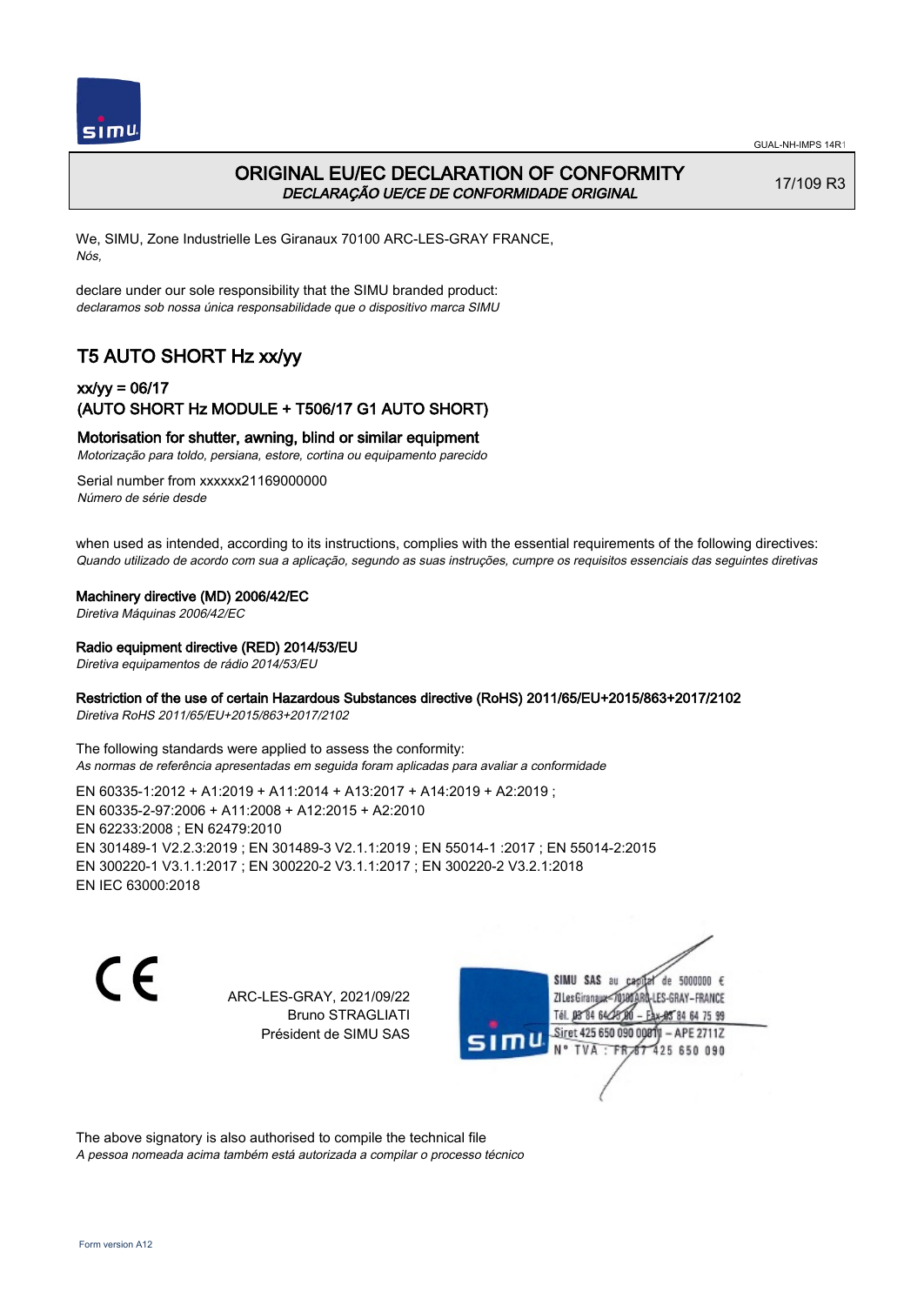

## ORIGINAL EU/EC DECLARATION OF CONFORMITY ORIGINAL EU/EC DECLARAIE DE CONFORMITATE

17/109 R3

We, SIMU, Zone Industrielle Les Giranaux 70100 ARC-LES-GRAY FRANCE, Noi,

declare under our sole responsibility that the SIMU branded product: declarăm pe propria răspundere că produsele marca SIMU

# T5 AUTO SHORT Hz xx/yy

## xx/yy = 06/17 (AUTO SHORT Hz MODULE + T506/17 G1 AUTO SHORT)

## Motorisation for shutter, awning, blind or similar equipment

Motorizări pentru rulou, marchiză, perdea sau echipament similar

Serial number from xxxxxx21169000000 Numărul de serie din

when used as intended, according to its instructions, complies with the essential requirements of the following directives: utilizate conform destinaiei lor, aa cum este descris în manualul de utilizare, sunt în conformitate cu cerinele eseniale ale următoarelor directive

#### Machinery directive (MD) 2006/42/EC

Directiva privind echipamentele tehnice 2006/42/EC

## Radio equipment directive (RED) 2014/53/EU

Directiva privind echipamentele radio 2014/53/EU

#### Restriction of the use of certain Hazardous Substances directive (RoHS) 2011/65/EU+2015/863+2017/2102

Directiva RoHS 2011/65/EU+2015/863+2017/2102

The following standards were applied to assess the conformity: Următoarele standarde de referină au fost aplicate pentru respectarea conformităii

EN 60335‑1:2012 + A1:2019 + A11:2014 + A13:2017 + A14:2019 + A2:2019 ; EN 60335‑2‑97:2006 + A11:2008 + A12:2015 + A2:2010 EN 62233:2008 ; EN 62479:2010 EN 301489‑1 V2.2.3:2019 ; EN 301489‑3 V2.1.1:2019 ; EN 55014‑1 :2017 ; EN 55014‑2:2015 EN 300220‑1 V3.1.1:2017 ; EN 300220‑2 V3.1.1:2017 ; EN 300220‑2 V3.2.1:2018 EN IEC 63000:2018

 $\epsilon$ 

ARC-LES-GRAY, 2021/09/22 Bruno STRAGLIATI Président de SIMU SAS

de 5000000 € SIMU SAS au ZI Les Giranaux< LES-GRAY-FRANCE Tél. 08 84 64 24 95 84 64 75 99 Siret 425 650 090 00811 - APE 2711Z  $TVA$ : FRAT 425 650 090

The above signatory is also authorised to compile the technical file Semnatarul de mai sus este, de asemenea, autorizat să întocmească dosarul tehnic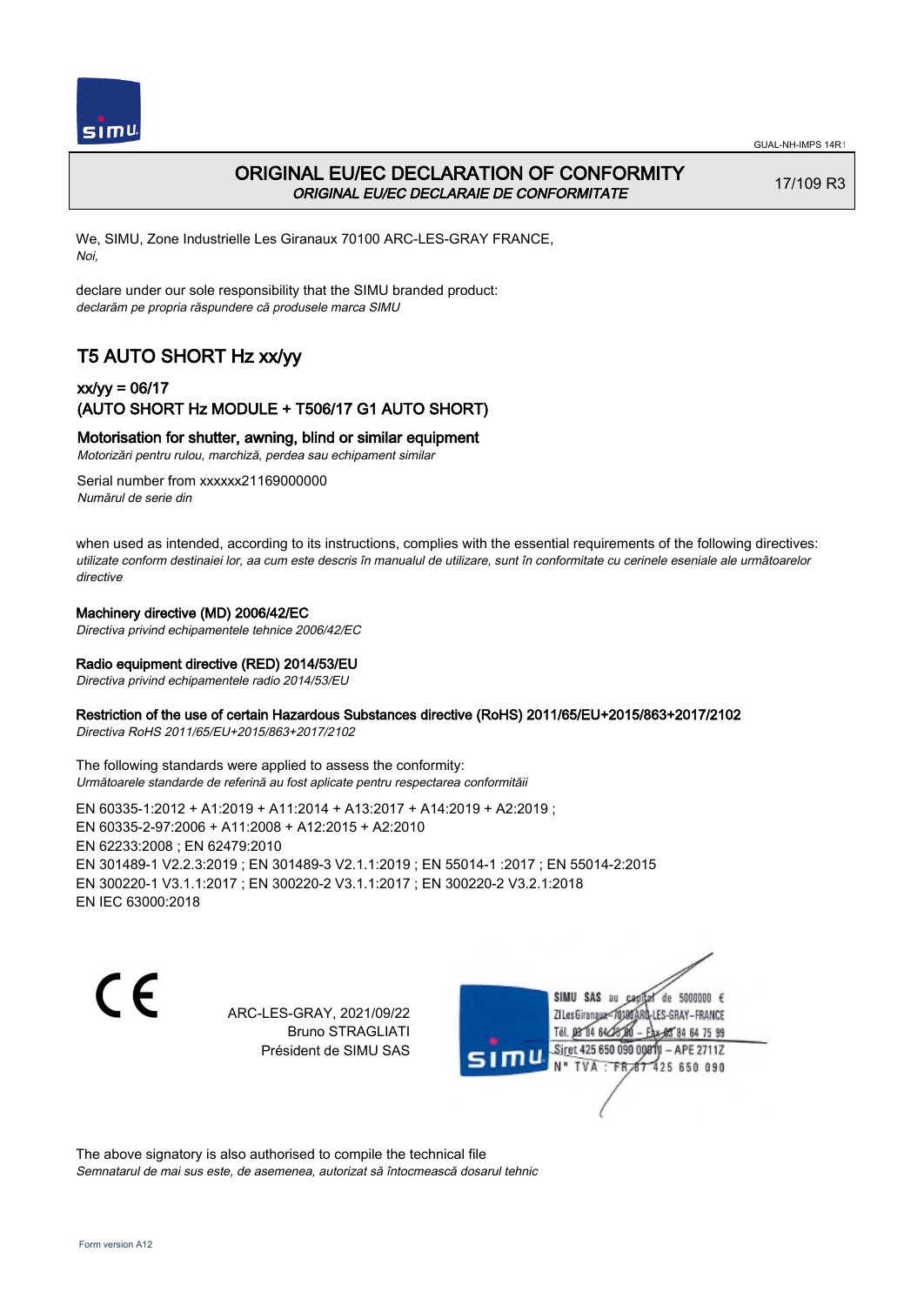

# ORIGINAL EU/EC DECLARATION OF CONFORMITY ORIGINAL EU/EG-FÖRSÄKRAN OM ÖVERENSSTÄMMELSE

17/109 R3

We, SIMU, Zone Industrielle Les Giranaux 70100 ARC-LES-GRAY FRANCE, Vi,

declare under our sole responsibility that the SIMU branded product: försäkrar på eget ansvar att produkten av varumärket SIMU

# T5 AUTO SHORT Hz xx/yy

## xx/yy = 06/17 (AUTO SHORT Hz MODULE + T506/17 G1 AUTO SHORT)

## Motorisation for shutter, awning, blind or similar equipment

Motorisering för jalusi, markis, rullgardin eller liknande produkter

Serial number from xxxxxx21169000000 Serienumret från

when used as intended, according to its instructions, complies with the essential requirements of the following directives: uppfyller de grundläggande kraven i följande direktiv när den används på det sätt som avses, i enlighet med bruksanvisningen

### Machinery directive (MD) 2006/42/EC

Maskindirektivet 2006/42/EC

#### Radio equipment directive (RED) 2014/53/EU

Direktivet om radioutrustning 2014/53/EU

### Restriction of the use of certain Hazardous Substances directive (RoHS) 2011/65/EU+2015/863+2017/2102

RoHS-direktivet 2011/65/EU+2015/863+2017/2102

The following standards were applied to assess the conformity: Följande referensnormer har tillämpats för att göra en bedömning av överensstämmelsen

EN 60335‑1:2012 + A1:2019 + A11:2014 + A13:2017 + A14:2019 + A2:2019 ; EN 60335‑2‑97:2006 + A11:2008 + A12:2015 + A2:2010 EN 62233:2008 ; EN 62479:2010 EN 301489‑1 V2.2.3:2019 ; EN 301489‑3 V2.1.1:2019 ; EN 55014‑1 :2017 ; EN 55014‑2:2015 EN 300220‑1 V3.1.1:2017 ; EN 300220‑2 V3.1.1:2017 ; EN 300220‑2 V3.2.1:2018 EN IEC 63000:2018

C F

ARC-LES-GRAY, 2021/09/22 Bruno STRAGLIATI Président de SIMU SAS

de 5000000  $\epsilon$ SIMU SAS au ZI Les Giranaux<sup>2</sup> ES-GRAY-FRANCE Tél. 08 84 64 2 64 75 99 Siret 425 650 090 00811  $-$  APF 27117 125 650 090

The above signatory is also authorised to compile the technical file

Den person som anges ovan är också behörig att ställa samman den tekniska dokumentationen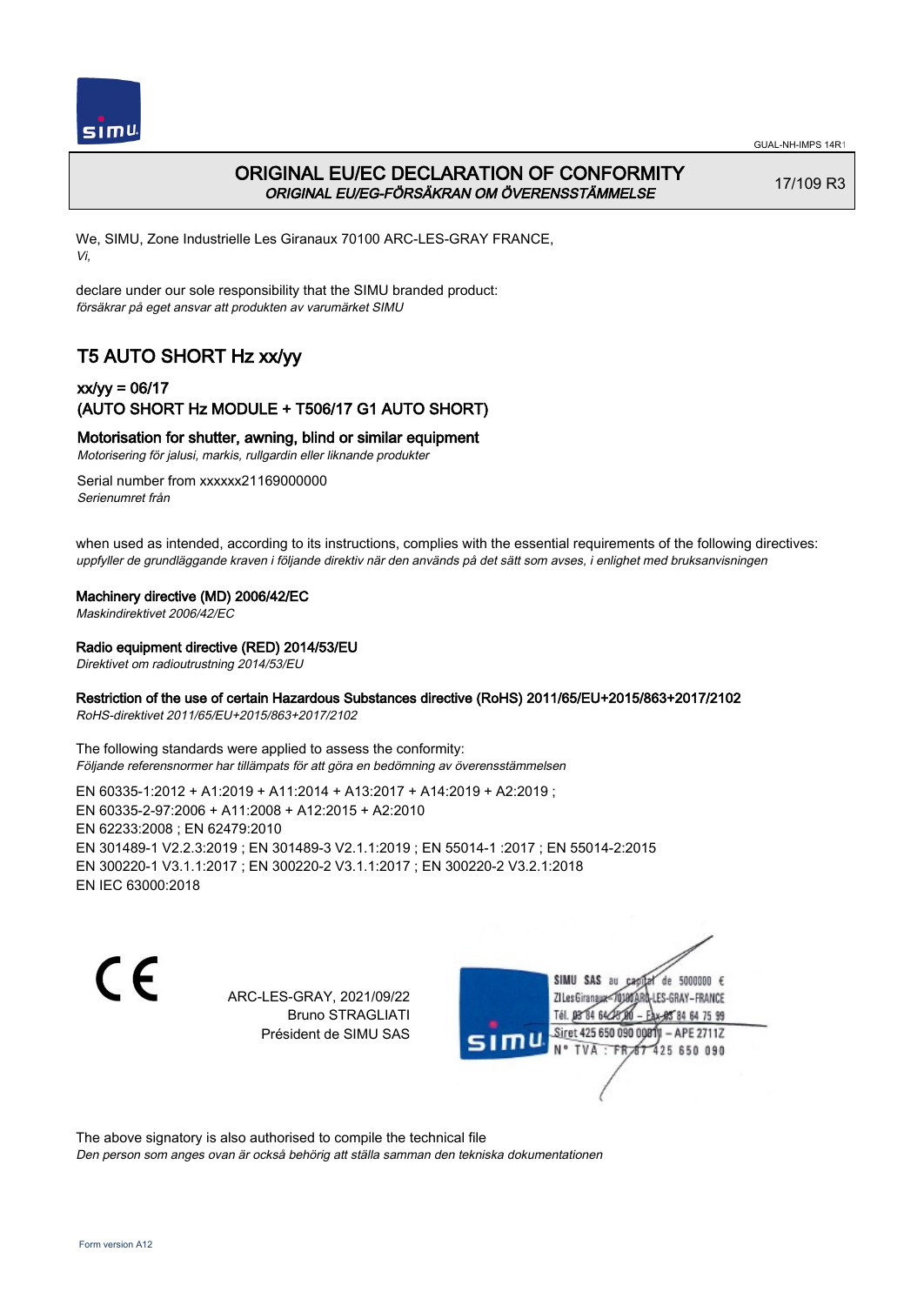

# ORIGINAL EU/EC DECLARATION OF CONFORMITY ORIGINÁLNE VYHLÁSENIE EU/ES O ZHODE

17/109 R3

We, SIMU, Zone Industrielle Les Giranaux 70100 ARC-LES-GRAY FRANCE, My,

declare under our sole responsibility that the SIMU branded product: vyhlasujeme na svoju výlučnú zodpovednosť, že výrobok značky SIMU

# T5 AUTO SHORT Hz xx/yy

## xx/yy = 06/17 (AUTO SHORT Hz MODULE + T506/17 G1 AUTO SHORT)

Motorisation for shutter, awning, blind or similar equipment

Pohon pre rolety, markízy, clony alebo podobné zariadenia

Serial number from xxxxxx21169000000 Seriové číslo od

when used as intended, according to its instructions, complies with the essential requirements of the following directives: ak je používaný v súlade s účelom použitia a s návodom, spĺňa základné požiadavky týchto smerníc

#### Machinery directive (MD) 2006/42/EC

Smernica o strojových zariadeniach 2006/42/EC

#### Radio equipment directive (RED) 2014/53/EU

Smernica o sprístupňovaniu rádiových zariadení na trhu 2014/53/EU

#### Restriction of the use of certain Hazardous Substances directive (RoHS) 2011/65/EU+2015/863+2017/2102

Smernica o obmedzení používania určitých nebezpečných látok v elektrických a elektronických zariadeniach 2011/65/EU+2015/863+2017/2102

#### The following standards were applied to assess the conformity: Pre posúdenie zhody boli použité následujúce normy

EN 60335‑1:2012 + A1:2019 + A11:2014 + A13:2017 + A14:2019 + A2:2019 ; EN 60335‑2‑97:2006 + A11:2008 + A12:2015 + A2:2010 EN 62233:2008 ; EN 62479:2010 EN 301489‑1 V2.2.3:2019 ; EN 301489‑3 V2.1.1:2019 ; EN 55014‑1 :2017 ; EN 55014‑2:2015 EN 300220‑1 V3.1.1:2017 ; EN 300220‑2 V3.1.1:2017 ; EN 300220‑2 V3.2.1:2018 EN IEC 63000:2018

 $\epsilon$ 

ARC-LES-GRAY, 2021/09/22 Bruno STRAGLIATI Président de SIMU SAS



The above signatory is also authorised to compile the technical file uvedená osoba je tiež osoba zodpovedná za vypracovanie technickej dokumentácie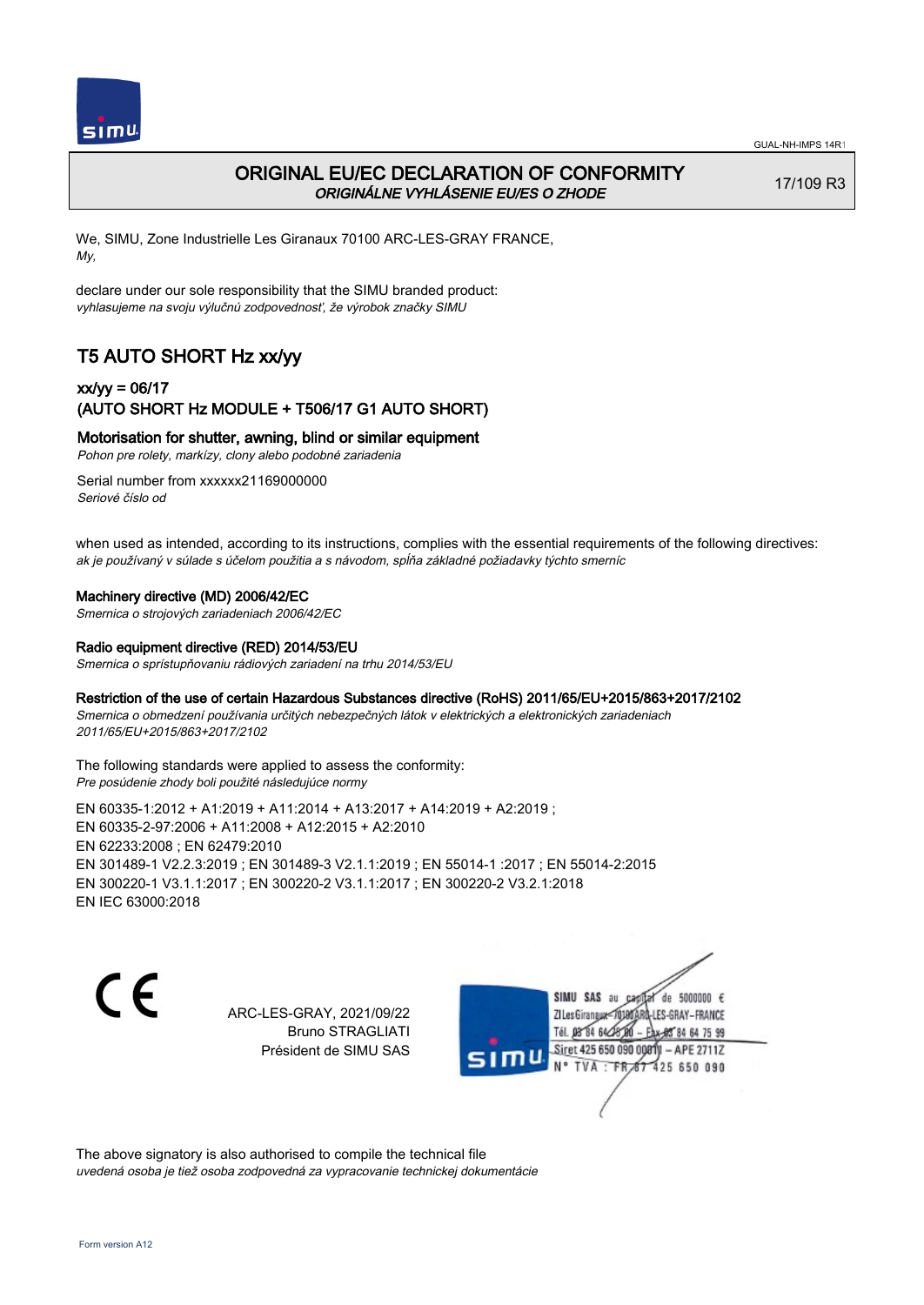

# ORIGINAL EU/EC DECLARATION OF CONFORMITY IZJAVA O SKLADNOSTI / IZJAVA O LASTNOSTIH

17/109 R3

We, SIMU, Zone Industrielle Les Giranaux 70100 ARC-LES-GRAY FRANCE, Mi,

declare under our sole responsibility that the SIMU branded product: S polno odgovornostjo izjavljamo, da izdelki blagovne znamke SIMU

# T5 AUTO SHORT Hz xx/yy

## xx/yy = 06/17 (AUTO SHORT Hz MODULE + T506/17 G1 AUTO SHORT)

### Motorisation for shutter, awning, blind or similar equipment

Motorizacija rolet, žaluzij, senčnikov in podobne opreme

Serial number from xxxxxx21169000000 'Serijska številka

when used as intended, according to its instructions, complies with the essential requirements of the following directives: ko se uporabljajo v skladu z namembnostjo in navodili, ustrezajo bistvenim zahtevam naslednjih direktiv

#### Machinery directive (MD) 2006/42/EC

Direktiva o strojih 2006/42/EC

#### Radio equipment directive (RED) 2014/53/EU

Ditrektiva o Radijski opremi 2014/53/EU

### Restriction of the use of certain Hazardous Substances directive (RoHS) 2011/65/EU+2015/863+2017/2102

Direktiva RoHS 2011/65/EU+2015/863+2017/2102

The following standards were applied to assess the conformity: Za preverjanje skladnosti so bili uporabljeni naslednji standardi

EN 60335‑1:2012 + A1:2019 + A11:2014 + A13:2017 + A14:2019 + A2:2019 ; EN 60335‑2‑97:2006 + A11:2008 + A12:2015 + A2:2010 EN 62233:2008 ; EN 62479:2010 EN 301489‑1 V2.2.3:2019 ; EN 301489‑3 V2.1.1:2019 ; EN 55014‑1 :2017 ; EN 55014‑2:2015 EN 300220‑1 V3.1.1:2017 ; EN 300220‑2 V3.1.1:2017 ; EN 300220‑2 V3.2.1:2018 EN IEC 63000:2018

C F

ARC-LES-GRAY, 2021/09/22 Bruno STRAGLIATI Président de SIMU SAS

de 5000000  $\epsilon$ SIMU SAS au ZI Les Giranaux-70180 LES-GRAY-FRANCE Tél. 08 R4 64 2 64 75 99 Siret 425 650 090 00811  $-$  APF 27117 125 650 090

The above signatory is also authorised to compile the technical file Podpisnik, naveden zgoraj, je pooblaščen tudi za pripravo tehnične dokumentacije